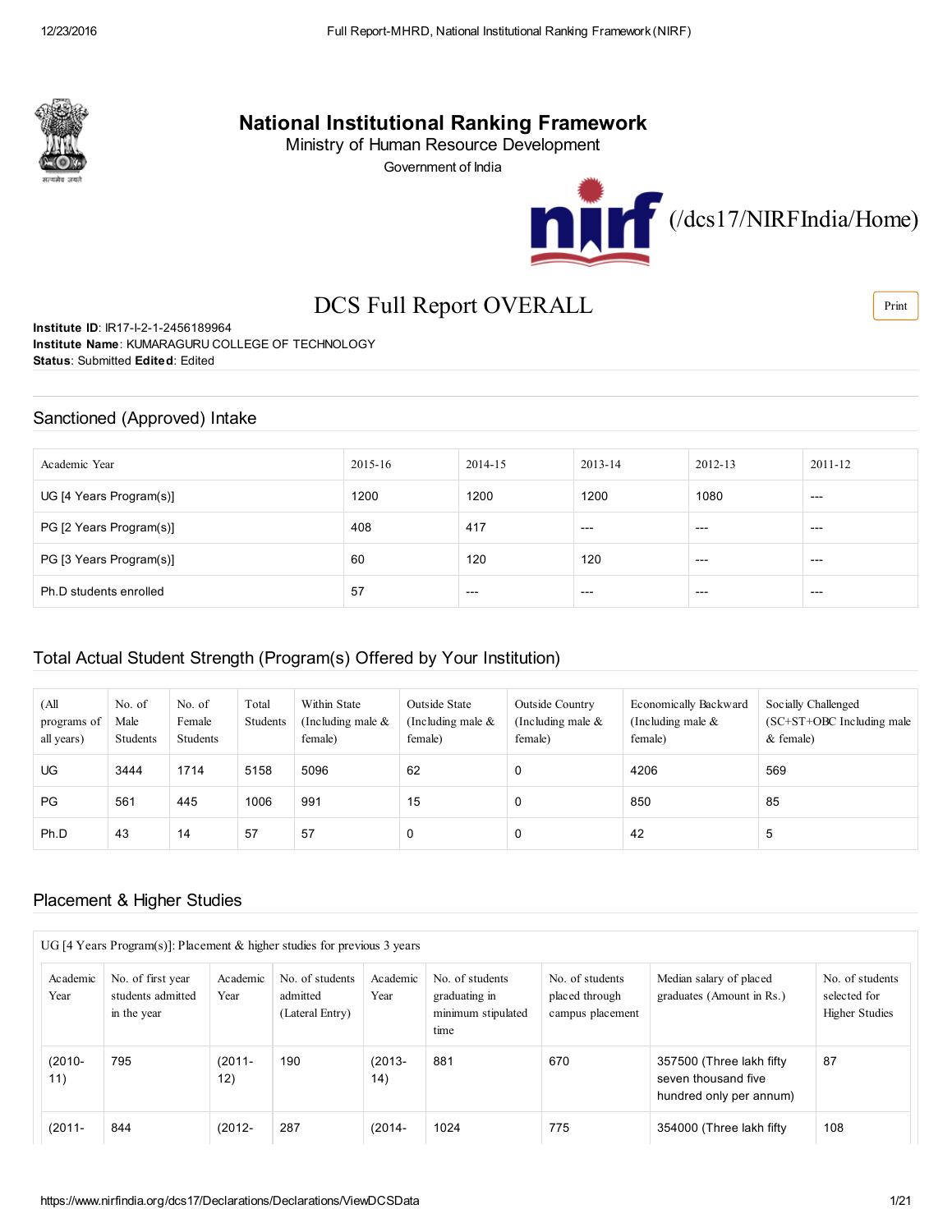| 12)              |      | 13)              |     | 15)              |      |     | four thousand only per<br>annum)                      |    |
|------------------|------|------------------|-----|------------------|------|-----|-------------------------------------------------------|----|
| $(2012 -$<br>13) | 1087 | $(2013 -$<br>14) | 287 | $(2015 -$<br>16) | 1164 | 958 | 380000 (Three lakh eighty<br>thousand only per annum) | 95 |

#### PG [2 Years Program(s)]: Placement & higher studies for previous 3 years

| Academic<br>Year | No. of first year<br>students admitted in<br>the year | Academic<br>Year | No. of students graduating<br>in minimum stipulated time | No. of students placed<br>through campus<br>placement | Median salary of placed graduates<br>(Amount in Rs.)                       | No. of students<br>selected for Higher<br><b>Studies</b> |
|------------------|-------------------------------------------------------|------------------|----------------------------------------------------------|-------------------------------------------------------|----------------------------------------------------------------------------|----------------------------------------------------------|
| $(2012 -$<br>13) | 397                                                   | $(2013 -$<br>14) | 346                                                      | 114                                                   | 318500 (Three lakh eighteen<br>thousand five hundred only per<br>annum)    |                                                          |
| $(2013 -$<br>14) | 385                                                   | $(2014 -$<br>15) | 348                                                      | 157                                                   | 348500 (Three lakh forty eight<br>thousand five hundred only per<br>annum) | 0                                                        |
| $(2014 -$<br>15) | 370                                                   | $(2015 -$<br>16) | 315                                                      | 140                                                   | 342500 (Three lakh forty two<br>thousand five hundred only per<br>annum)   | $\mathbf 0$                                              |

### PG [3 Years Program(s)]: Placement & higher studies for previous 3 years

| Academic<br>Year | No. of first year<br>students admitted in the<br>year | Academic<br>Year | No. of students graduating in<br>minimum stipulated time | No. of students placed<br>through campus<br>placement | Median salary of placed graduates<br>(Amount in Rs.)       | No. of students<br>selected for Higher<br><b>Studies</b> |
|------------------|-------------------------------------------------------|------------------|----------------------------------------------------------|-------------------------------------------------------|------------------------------------------------------------|----------------------------------------------------------|
| $(2011 -$<br>12) | 59                                                    | $(2013 -$<br>14) | 57                                                       | 52                                                    | 325000 (Three lakh twenty five<br>thousand only per annum) | 3                                                        |
| $(2012 -$<br>13) | 131                                                   | $(2014 -$<br>15) | 122                                                      | 61                                                    | 354000 (Three lakh fifty four<br>thousand only per annum)  | 8                                                        |
| $(2013 -$<br>14) | 144                                                   | $(2015 -$<br>16) | 139                                                      | 52                                                    | 335000 (Three lakh thirty five<br>thousand only per annum) | 0                                                        |

### Entrepreneurship

No. of sustained spin-off companies set up over the previous 5 years (2011-2016)(Companies started by the Students/Alumni/Faculty in the institutions business incubators):  $\sqrt{568}$ 

### Top University Admission Data

| No. of graduating students from your institution who were admitted into Top University/Institution to pursue higher studies in the year 2015-16:<br>95 |
|--------------------------------------------------------------------------------------------------------------------------------------------------------|
| No. of PG students admitted into your institutions from Top Institution in the year 2015-16:   349                                                     |
| No. of Ph.D students admitted into your institutions from Top Institution in the year 2015-16: $ 7 $                                                   |
| Total No.of PG & Ph.D students admitted:   356                                                                                                         |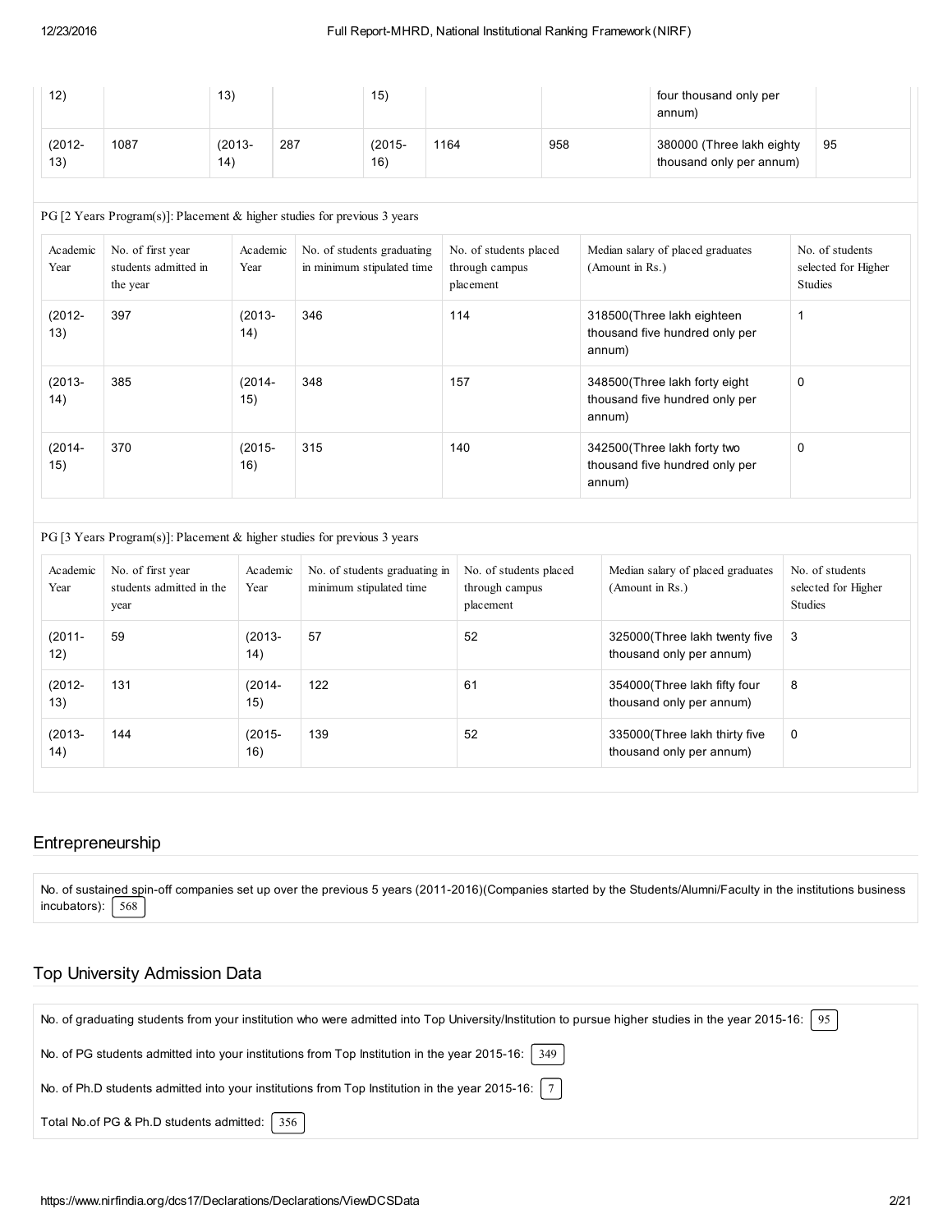## Ph.D Student Details

| No. of Ph.D students graduated (including Integrated Ph.D) |         |         |  |  |  |  |  |
|------------------------------------------------------------|---------|---------|--|--|--|--|--|
| 2015-16                                                    | 2014-15 | 2013-14 |  |  |  |  |  |
| Ð                                                          | 6       |         |  |  |  |  |  |
|                                                            |         |         |  |  |  |  |  |

# Faculty Details

|           | #              | Name                   | Age | Designation                | Gender | Qualification | Experience (In Months)  |
|-----------|----------------|------------------------|-----|----------------------------|--------|---------------|-------------------------|
| $\bullet$ | $\mathbf{1}$   | A Latha                | 37  | <b>Assistant Professor</b> | Female | <b>MBA</b>    | 159                     |
| $\bullet$ | $\overline{2}$ | A Priya Dharshini      | 38  | <b>Assistant Professor</b> | Female | <b>MBA</b>    | 134                     |
| $\bullet$ | 3              | A Senthil Kumar        | 38  | <b>Assistant Professor</b> | Male   | <b>MBA</b>    | 172                     |
| $\bullet$ | 4              | ABINAYA K              | 27  | <b>Assistant Professor</b> | Female | <b>MCA</b>    | 18                      |
| $\bullet$ | 5              | <b>ABIRAMI V</b>       | 35  | <b>Assistant Professor</b> | Female | M. Phil       | 123                     |
| $\bullet$ | 6              | AEZHISAI VALLAVI M S   | 33  | <b>Assistant Professor</b> | Female | M.E.          | 116                     |
| $\bullet$ | $\overline{7}$ | <b>AKILA K</b>         | 37  | <b>Assistant Professor</b> | Female | M.E.          | 135                     |
| $\bullet$ | 8              | ALAGUMEENAAKSHI M      | 41  | <b>Assistant Professor</b> | Female | Ph.D          | 182                     |
| $\bullet$ | 9              | <b>ALAMELUM</b>        | 35  | <b>Assistant Professor</b> | Female | Ph.D          | 130                     |
| $\bullet$ | 10             | ALBERT PREMKUMER V     | 52  | Other                      | Male   | Ph.D          | 278                     |
| $\bullet$ | 11             | ALLIN JOE D            | 26  | <b>Assistant Professor</b> | Male   | M.E.          | 39                      |
| 0         | 12             | AMALA JAYANTHI M       | 28  | <b>Assistant Professor</b> | Female | M. Phil       | 60                      |
| $\bullet$ | 13             | AMIRTHA GOWRI G        | 48  | Associate Professor        | Female | Ph.D          | 325                     |
| $\bullet$ | 14             | AMSAVENI A             | 39  | Associate Professor        | Female | Ph.D          | 205                     |
| $\bullet$ | 15             | <b>ANAND RAMANI</b>    | 45  | Professor                  | Male   | Ph.D          | 232                     |
| $\bullet$ | 16             | ANAND T                | 24  | <b>Assistant Professor</b> | Male   | M.E.          | $\overline{\mathbf{4}}$ |
| $\bullet$ | 17             | ANANDHIT               | 42  | <b>Assistant Professor</b> | Female | M.E.          | 214                     |
| $\bullet$ | 18             | <b>ANBHUVIZHI R</b>    | 32  | <b>Assistant Professor</b> | Female | M. Phil       | 93                      |
| $\bullet$ | 19             | ANDREW PON ABRAHAM J D | 34  | <b>Assistant Professor</b> | Male   | M.E.          | 100                     |
| $\bullet$ | 20             | ANIDHA M               | 38  | <b>Assistant Professor</b> | Female | M.E.          | 98                      |
| $\bullet$ | 21             | <b>ANITA S</b>         | 34  | <b>Assistant Professor</b> | Female | M.E.          | 73                      |
| 0         | 22             | ANITH PREM MALARAVAN M | 36  | <b>Assistant Professor</b> | Male   | M. Phil       | 129                     |
|           |                |                        |     |                            |        |               |                         |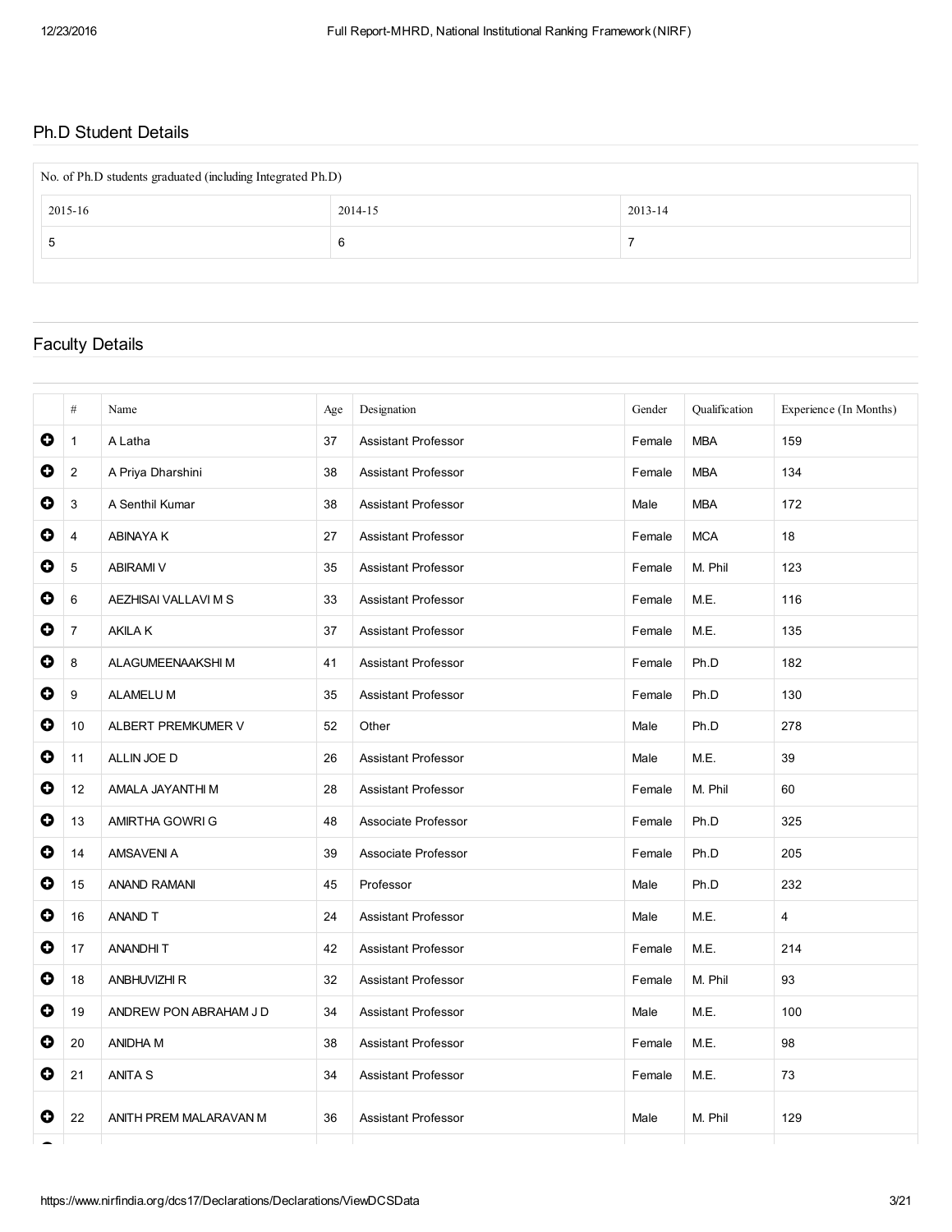| O         | 23 | Anshul Saxena           | 29 | Assistant Professor        | Male   | <b>MBA</b> | 76  |
|-----------|----|-------------------------|----|----------------------------|--------|------------|-----|
| $\bullet$ | 24 | <b>ANUKOKILA P</b>      | 33 | <b>Assistant Professor</b> | Female | Ph.D       | 41  |
| $\bullet$ | 25 | <b>ANUSH P</b>          | 31 | Assistant Professor        | Male   | M.E.       | 40  |
| 0         | 26 | ANUSHA K                | 36 | Assistant Professor        | Female | M.E.       | 51  |
| $\bullet$ | 27 | ANUSHREE G              | 32 | <b>Assistant Professor</b> | Female | M.E.       | 87  |
| $\bullet$ | 28 | ARANGANAYAGAM K R       | 32 | Assistant Professor        | Male   | Ph.D       | 66  |
| $\bullet$ | 29 | ARAVIND J               | 38 | Assistant Professor        | Male   | Ph.D       | 174 |
| $\bullet$ | 30 | ARIHARASUDHAN S         | 33 | <b>Assistant Professor</b> | Male   | M.Tech     | 110 |
| $\bullet$ | 31 | ARIVUOLI D              | 41 | <b>Assistant Professor</b> | Female | M. Phil    | 188 |
| $\bullet$ | 32 | AROKIA LAWRENCE VIJAY B | 36 | Assistant Professor        | Male   | M. Phil    | 147 |
| $\bullet$ | 33 | ARUL A R                | 56 | Assistant Professor        | Male   | M.Sc(Phy)  | 122 |
| $\bullet$ | 34 | ARUL H                  | 28 | Assistant Professor        | Male   | M.Sc.      | 4   |
| $\bullet$ | 35 | <b>ARUL PRAKASH R</b>   | 28 | <b>Assistant Professor</b> | Male   | M.E.       | 64  |
| $\bullet$ | 36 | ARUN A P                | 30 | Assistant Professor        | Male   | Ph.D       | 92  |
| $\bullet$ | 37 | <b>ARUNKK</b>           | 39 | <b>Assistant Professor</b> | Male   | M.Tech     | 165 |
| $\bullet$ | 38 | ARUN KUMAR R            | 31 | Assistant Professor        | Male   | M.E.       | 96  |
| $\bullet$ | 39 | <b>ARUN KUMAR S</b>     | 25 | Assistant Professor        | Male   | M.Tech     | 4   |
| 0         | 40 | ARUN MAHALINGAM         | 38 | Associate Professor        | Male   | Ph.D       | 66  |
| $\bullet$ | 41 | ARUNA DEVIS             | 33 | Assistant Professor        | Female | M. Phil    | 94  |
| $\bullet$ | 42 | ARUNACHALAM T           | 53 | Professor                  | Male   | Ph.D       | 267 |
| 0         | 43 | <b>ARUNKUMAR S</b>      | 24 | Assistant Professor        | Male   | M.E.       | 15  |
| 0         | 44 | ARUNRAJ A               | 31 | <b>Assistant Professor</b> | Male   | M.Tech     | 99  |
| $\bullet$ | 45 | <b>ASHOKKUMAR R</b>     | 33 | Assistant Professor        | Male   | Ph.D       | 53  |
| $\bullet$ | 46 | <b>ASHWINI A METRI</b>  | 29 | Assistant Professor        | Female | M.Tech     | 3   |
| $\bullet$ | 47 | ASWINI D                | 27 | Assistant Professor        | Female | M.E.       | 52  |
| $\bullet$ | 48 | ATHAPPAN V              | 39 | Assistant Professor        | Male   | M.Tech     | 169 |
| 0         | 49 | AYYAPPAN P R            | 39 | Assistant Professor        | Male   | M.E.       | 170 |
| 0         | 50 | B L Lakshmi Meera       | 39 | Assistant Professor        | Female | Ph.D       | 98  |
| $\bullet$ | 51 | <b>B</b> Poongodi       | 40 | Assistant Professor        | Female | Ph.D       | 175 |
| $\bullet$ | 52 | <b>BABU PRASAD M</b>    | 45 | Assistant Professor        | Male   | M.E.       | 273 |
| 0         | 53 | <b>BABUKANNAN K</b>     | 49 | Associate Professor        | Male   | Ph.D       | 276 |
| 0         | 54 | <b>BALA MURUGAN M</b>   | 27 | Assistant Professor        | Male   | M.E.       | 38  |
| 0         | 55 | <b>BALAJIM</b>          | 39 | <b>Assistant Professor</b> | Male   | Ph.D       | 189 |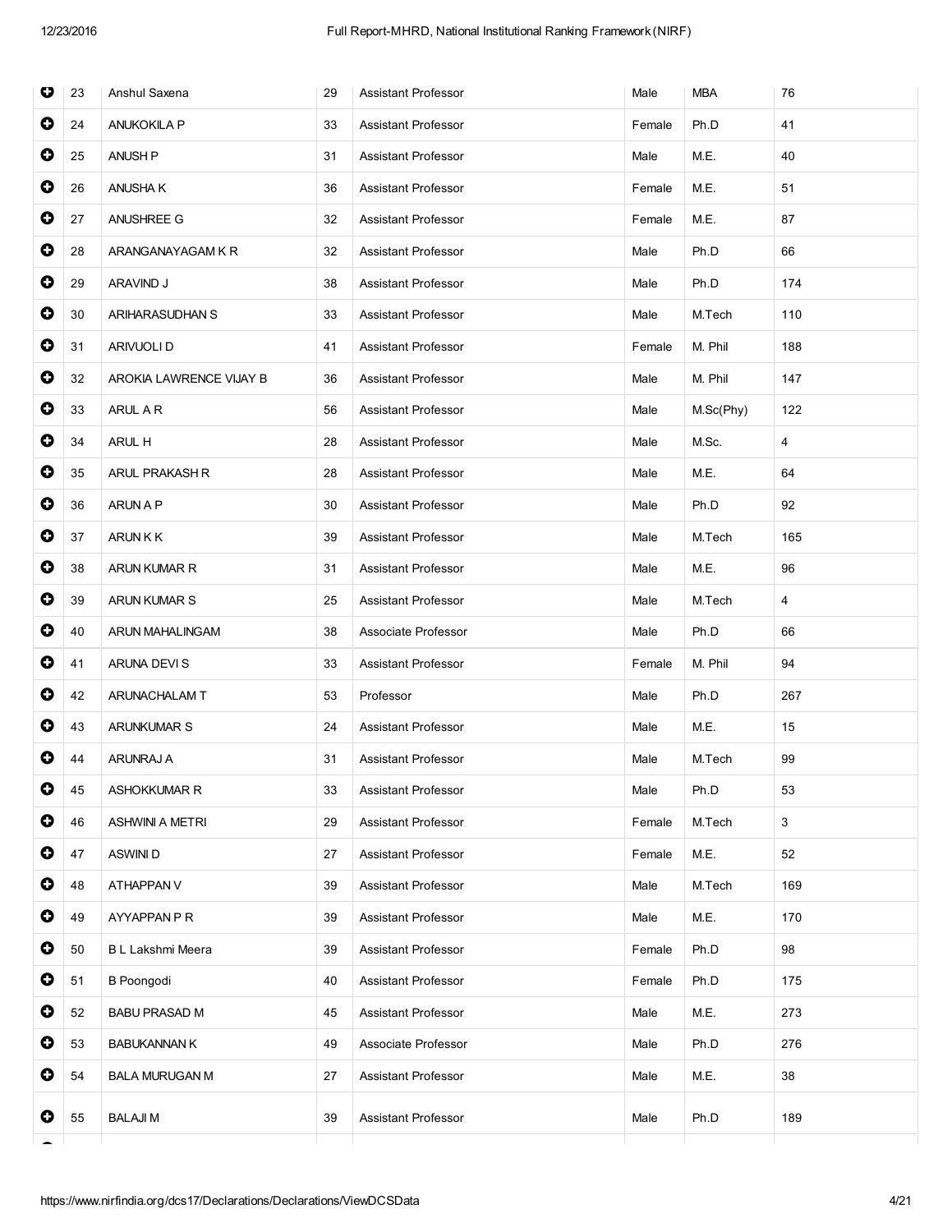| O         | 56 | <b>BALAJIS</b>          | 28 | <b>Assistant Professor</b> | Male   | M.E.    | 63  |
|-----------|----|-------------------------|----|----------------------------|--------|---------|-----|
| 0         | 57 | <b>BALAJI V R</b>       | 30 | <b>Assistant Professor</b> | Male   | M.E.    | 75  |
| $\bullet$ | 58 | <b>BALAMURUGAN R</b>    | 46 | Assistant Professor        | Male   | Ph.D    | 249 |
| 0         | 59 | Balasubramaniam C G S   | 39 | Other                      | Male   | C.S.    | 156 |
| 0         | 60 | <b>BASKAR R</b>         | 49 | Associate Professor        | Male   | Ph.D    | 244 |
| $\bullet$ | 61 | <b>BASKARAN K R</b>     | 48 | Associate Professor        | Male   | Ph.D    | 313 |
| $\bullet$ | 62 | <b>BETTY P</b>          | 30 | Assistant Professor        | Female | M.E.    | 76  |
| $\bullet$ | 63 | BHAARATHI DHURAI        | 47 | Professor                  | Female | Ph.D    | 295 |
| 0         | 64 | <b>BHARATHIM</b>        | 41 | Associate Professor        | Female | Ph.D    | 209 |
| $\bullet$ | 65 | <b>BHARATHI PRIYA C</b> | 35 | Assistant Professor        | Female | M.E.    | 139 |
| $\bullet$ | 66 | <b>BHASKAR S</b>        | 52 | Associate Professor        | Male   | M.E.    | 314 |
| $\bullet$ | 67 | <b>BHUVANESWARI R</b>   | 27 | <b>Assistant Professor</b> | Female | M.E.    | 36  |
| $\bullet$ | 68 | <b>BOOPATHY S</b>       | 25 | <b>Assistant Professor</b> | Male   | M.E.    | 16  |
| 0         | 69 | CAROLINE JENNIFER J A   | 28 | <b>Assistant Professor</b> | Female | M.E.    | 35  |
| $\bullet$ | 70 | CHANDRAKALA D           | 47 | Professor                  | Female | Ph.D    | 315 |
| $\bullet$ | 71 | CHANDRASEKARAN P        | 39 | Assistant Professor        | Male   | M.Tech  | 149 |
| $\bullet$ | 72 | CHANDRUS M              | 27 | Assistant Professor        | Male   | M.E.    | 36  |
| 0         | 73 | <b>CYNTHIA J</b>        | 43 | Associate Professor        | Female | Ph.D    | 244 |
| 0         | 74 | <b>DANIEL S</b>         | 55 | Assistant Professor        | Male   | M. Phil | 347 |
| $\bullet$ | 75 | DARSHAN KUMAR J         | 32 | Assistant Professor        | Male   | M.Tech  | 79  |
| $\bullet$ | 76 | DARWIN R                | 33 | Assistant Professor        | Male   | M.E.    | 87  |
| 0         | 77 | DAVID S                 | 27 | Assistant Professor        | Male   | M.E.    | 40  |
| $\bullet$ | 78 | DEENA C                 | 28 | Assistant Professor        | Female | M.E.    | 30  |
| 0         | 79 | <b>DEVADOSS K</b>       | 60 | Professor                  | Male   | Ph.D    | 382 |
| $\bullet$ | 80 | <b>DEVAKIP</b>          | 49 | Professor                  | Female | Ph.D    | 314 |
| 0         | 81 | DEVAN P D               | 29 | <b>Assistant Professor</b> | Male   | M.E.    | 16  |
| $\bullet$ | 82 | DEVI ARUNA D            | 31 | Assistant Professor        | Female | MCA     | 64  |
| 0         | 83 | <b>DEVILAKSHMIR</b>     | 56 | Other                      | Female | M. Phil | 274 |
| 0         | 84 | DHAKSHINAMOORTHY T      | 36 | Assistant Professor        | Male   | M.E.    | 63  |
| $\bullet$ | 85 | DHANUSREE N             | 26 | Assistant Professor        | Female | M.E.    | 11  |
| $\bullet$ | 86 | <b>DHARSHANIR</b>       | 26 | Assistant Professor        | Female | M.E.    | 35  |
| 0         | 87 | <b>DHINAKARAN M</b>     | 51 | Associate Professor        | Male   | Ph.D    | 342 |
| 0         | 88 | DHIVYA J                | 31 | <b>Assistant Professor</b> | Female | M. Phil | 105 |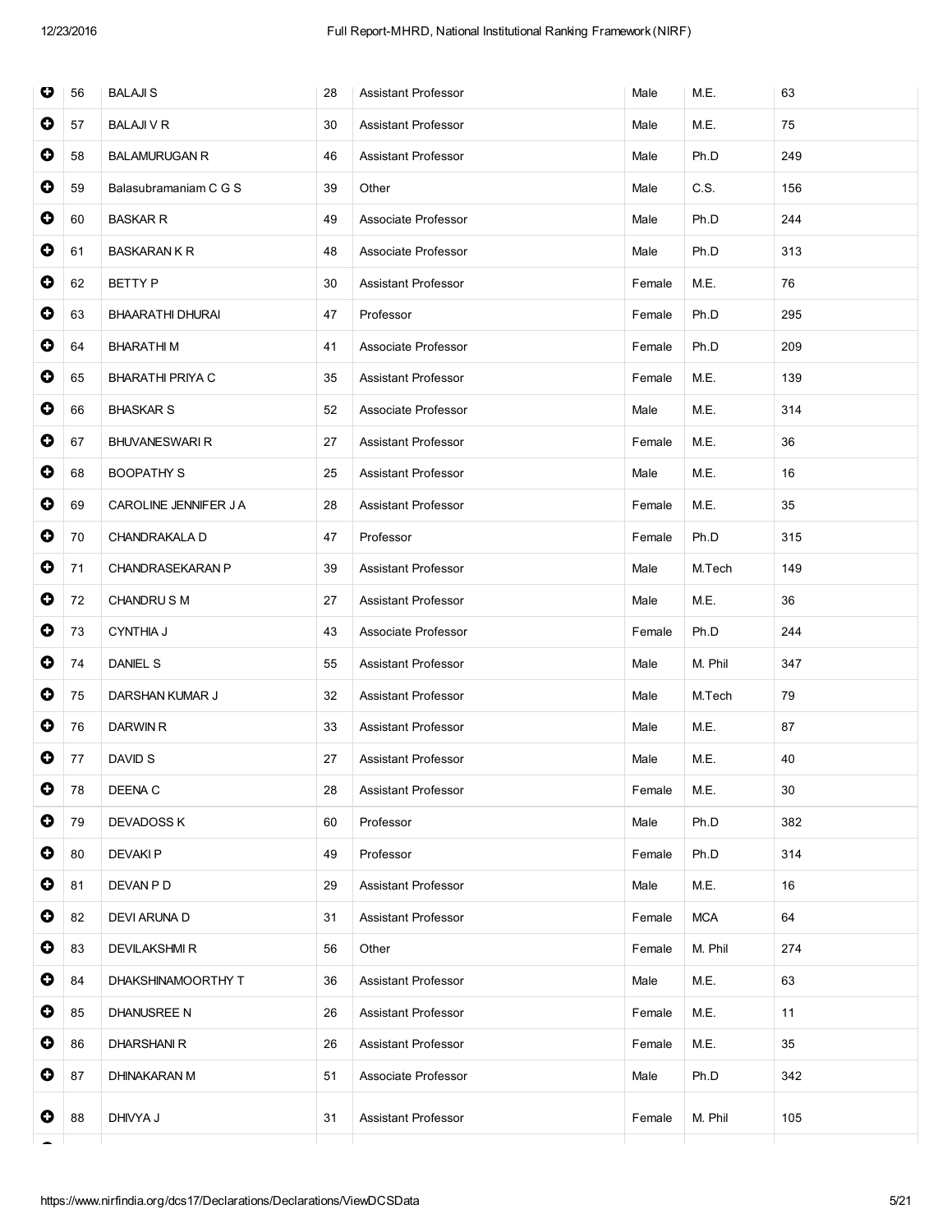| $\bullet$<br>90<br>DHIVYA R<br>29<br><b>Assistant Professor</b><br>M.E.<br>47<br>Female<br>$\bullet$<br>147<br>91<br><b>DINESH KUMAR V</b><br>M.E.<br>35<br>Assistant Professor<br>Male<br>$\bullet$<br>92<br><b>DINESH S</b><br>Assistant Professor<br>M.E.<br>28<br>25<br>Male<br>$\bullet$<br>93<br><b>DINESHKUMART</b><br>Assistant Professor<br>M.E.<br>15<br>26<br>Male<br>$\bullet$<br>94<br>Dr Narasimhan<br>48<br>Ph.D<br>276<br>Other<br>Male<br>$\bullet$<br>95<br>Dr Suresh Kumar P<br>Ph.D<br>324<br>62<br>Other<br>Male<br>0<br>96<br>Eben David<br><b>MBA</b><br>88<br>40<br>Assistant Professor<br>Female<br>$\bullet$<br>97<br>EBENEZER JACOB DHAS D S<br><b>Assistant Professor</b><br>Male<br>M.E.<br>48<br>27<br>$\bullet$<br>98<br>Ph.D<br>328<br>ELANGOVAN S<br>65<br>Professor<br>Male<br>$\bullet$<br>99<br><b>ESWARAMOORTHIP</b><br>51<br>Professor<br>Ph.D<br>258<br>Male<br>$\bullet$<br>M.E.<br>28<br>100<br>EVANGELIN JEBA V<br>26<br>Assistant Professor<br>Female<br>$\bullet$<br>101<br><b>EZHILARASI A</b><br>40<br>Assistant Professor<br>Female<br>M. Phil<br>195<br>$\bullet$<br>102<br>48<br>Professor<br>Ph.D<br>316<br><b>EZHILARASI M</b><br>Female<br>$\bullet$<br>FRANCIS JENCY X<br>M.E.<br>52<br>103<br>27<br>Assistant Professor<br>Female<br>$\bullet$<br>104<br><b>GANDHIMATHI A</b><br>Associate Professor<br>Ph.D<br>105<br>50<br>Female<br>$\bullet$<br>105<br><b>GAYATHRIV</b><br>Associate Professor<br>Ph.D<br>216<br>48<br>Female |  |
|-----------------------------------------------------------------------------------------------------------------------------------------------------------------------------------------------------------------------------------------------------------------------------------------------------------------------------------------------------------------------------------------------------------------------------------------------------------------------------------------------------------------------------------------------------------------------------------------------------------------------------------------------------------------------------------------------------------------------------------------------------------------------------------------------------------------------------------------------------------------------------------------------------------------------------------------------------------------------------------------------------------------------------------------------------------------------------------------------------------------------------------------------------------------------------------------------------------------------------------------------------------------------------------------------------------------------------------------------------------------------------------------------------------------------------------------------------------------------------------------|--|
|                                                                                                                                                                                                                                                                                                                                                                                                                                                                                                                                                                                                                                                                                                                                                                                                                                                                                                                                                                                                                                                                                                                                                                                                                                                                                                                                                                                                                                                                                         |  |
|                                                                                                                                                                                                                                                                                                                                                                                                                                                                                                                                                                                                                                                                                                                                                                                                                                                                                                                                                                                                                                                                                                                                                                                                                                                                                                                                                                                                                                                                                         |  |
|                                                                                                                                                                                                                                                                                                                                                                                                                                                                                                                                                                                                                                                                                                                                                                                                                                                                                                                                                                                                                                                                                                                                                                                                                                                                                                                                                                                                                                                                                         |  |
|                                                                                                                                                                                                                                                                                                                                                                                                                                                                                                                                                                                                                                                                                                                                                                                                                                                                                                                                                                                                                                                                                                                                                                                                                                                                                                                                                                                                                                                                                         |  |
|                                                                                                                                                                                                                                                                                                                                                                                                                                                                                                                                                                                                                                                                                                                                                                                                                                                                                                                                                                                                                                                                                                                                                                                                                                                                                                                                                                                                                                                                                         |  |
|                                                                                                                                                                                                                                                                                                                                                                                                                                                                                                                                                                                                                                                                                                                                                                                                                                                                                                                                                                                                                                                                                                                                                                                                                                                                                                                                                                                                                                                                                         |  |
|                                                                                                                                                                                                                                                                                                                                                                                                                                                                                                                                                                                                                                                                                                                                                                                                                                                                                                                                                                                                                                                                                                                                                                                                                                                                                                                                                                                                                                                                                         |  |
|                                                                                                                                                                                                                                                                                                                                                                                                                                                                                                                                                                                                                                                                                                                                                                                                                                                                                                                                                                                                                                                                                                                                                                                                                                                                                                                                                                                                                                                                                         |  |
|                                                                                                                                                                                                                                                                                                                                                                                                                                                                                                                                                                                                                                                                                                                                                                                                                                                                                                                                                                                                                                                                                                                                                                                                                                                                                                                                                                                                                                                                                         |  |
|                                                                                                                                                                                                                                                                                                                                                                                                                                                                                                                                                                                                                                                                                                                                                                                                                                                                                                                                                                                                                                                                                                                                                                                                                                                                                                                                                                                                                                                                                         |  |
|                                                                                                                                                                                                                                                                                                                                                                                                                                                                                                                                                                                                                                                                                                                                                                                                                                                                                                                                                                                                                                                                                                                                                                                                                                                                                                                                                                                                                                                                                         |  |
|                                                                                                                                                                                                                                                                                                                                                                                                                                                                                                                                                                                                                                                                                                                                                                                                                                                                                                                                                                                                                                                                                                                                                                                                                                                                                                                                                                                                                                                                                         |  |
|                                                                                                                                                                                                                                                                                                                                                                                                                                                                                                                                                                                                                                                                                                                                                                                                                                                                                                                                                                                                                                                                                                                                                                                                                                                                                                                                                                                                                                                                                         |  |
|                                                                                                                                                                                                                                                                                                                                                                                                                                                                                                                                                                                                                                                                                                                                                                                                                                                                                                                                                                                                                                                                                                                                                                                                                                                                                                                                                                                                                                                                                         |  |
|                                                                                                                                                                                                                                                                                                                                                                                                                                                                                                                                                                                                                                                                                                                                                                                                                                                                                                                                                                                                                                                                                                                                                                                                                                                                                                                                                                                                                                                                                         |  |
|                                                                                                                                                                                                                                                                                                                                                                                                                                                                                                                                                                                                                                                                                                                                                                                                                                                                                                                                                                                                                                                                                                                                                                                                                                                                                                                                                                                                                                                                                         |  |
| $\bullet$<br>106<br><b>GEETHAMCS</b><br>M. Phil<br>141<br>36<br>Assistant Professor<br>Female                                                                                                                                                                                                                                                                                                                                                                                                                                                                                                                                                                                                                                                                                                                                                                                                                                                                                                                                                                                                                                                                                                                                                                                                                                                                                                                                                                                           |  |
| 0<br>107<br><b>GEETHA V</b><br>Ph.D<br>284<br>47<br>Professor<br>Female                                                                                                                                                                                                                                                                                                                                                                                                                                                                                                                                                                                                                                                                                                                                                                                                                                                                                                                                                                                                                                                                                                                                                                                                                                                                                                                                                                                                                 |  |
| $\bullet$<br>108<br><b>GEETHAMANOHARIB</b><br>M.Tech<br>88<br>31<br>Assistant Professor<br>Female                                                                                                                                                                                                                                                                                                                                                                                                                                                                                                                                                                                                                                                                                                                                                                                                                                                                                                                                                                                                                                                                                                                                                                                                                                                                                                                                                                                       |  |
| $\bullet$<br>109<br><b>GIREESH KUMAR J</b><br>28<br>Assistant Professor<br>M.Tech<br>28<br>Male                                                                                                                                                                                                                                                                                                                                                                                                                                                                                                                                                                                                                                                                                                                                                                                                                                                                                                                                                                                                                                                                                                                                                                                                                                                                                                                                                                                         |  |
| $\bullet$<br>110<br><b>GIRIDHAR S</b><br>M.E.<br>6<br>26<br>Assistant Professor<br>Male                                                                                                                                                                                                                                                                                                                                                                                                                                                                                                                                                                                                                                                                                                                                                                                                                                                                                                                                                                                                                                                                                                                                                                                                                                                                                                                                                                                                 |  |
| $\bullet$<br>111<br><b>GIRIDHARAN P K</b><br>Ph.D<br>285<br>50<br>Professor<br>Male                                                                                                                                                                                                                                                                                                                                                                                                                                                                                                                                                                                                                                                                                                                                                                                                                                                                                                                                                                                                                                                                                                                                                                                                                                                                                                                                                                                                     |  |
| 0<br>112<br><b>GOGULADASS S</b><br>M.E.<br>6<br>28<br>Assistant Professor<br>Male                                                                                                                                                                                                                                                                                                                                                                                                                                                                                                                                                                                                                                                                                                                                                                                                                                                                                                                                                                                                                                                                                                                                                                                                                                                                                                                                                                                                       |  |
| 0<br><b>GOPAL S</b><br>113<br>55<br>Professor<br>Male<br>Ph.D<br>370                                                                                                                                                                                                                                                                                                                                                                                                                                                                                                                                                                                                                                                                                                                                                                                                                                                                                                                                                                                                                                                                                                                                                                                                                                                                                                                                                                                                                    |  |
| 0<br>114<br><b>GOPALAKRISHNAN M</b><br>M.E.<br>68<br>35<br><b>Assistant Professor</b><br>Male                                                                                                                                                                                                                                                                                                                                                                                                                                                                                                                                                                                                                                                                                                                                                                                                                                                                                                                                                                                                                                                                                                                                                                                                                                                                                                                                                                                           |  |
| 0<br>13<br>115<br><b>GOPINATH M</b><br>30<br>Assistant Professor<br>M.E.<br>Male                                                                                                                                                                                                                                                                                                                                                                                                                                                                                                                                                                                                                                                                                                                                                                                                                                                                                                                                                                                                                                                                                                                                                                                                                                                                                                                                                                                                        |  |
| 0<br>116<br><b>GOURAV PANDEY</b><br>26<br><b>Assistant Professor</b><br>M.E.<br>6<br>Male                                                                                                                                                                                                                                                                                                                                                                                                                                                                                                                                                                                                                                                                                                                                                                                                                                                                                                                                                                                                                                                                                                                                                                                                                                                                                                                                                                                               |  |
| 0<br>117<br><b>GOVINDARAJU S</b><br>Professor<br>M.E.<br>54<br>Male<br>351                                                                                                                                                                                                                                                                                                                                                                                                                                                                                                                                                                                                                                                                                                                                                                                                                                                                                                                                                                                                                                                                                                                                                                                                                                                                                                                                                                                                              |  |
| 0<br>118<br><b>GOWRISHANKAR S</b><br>Professor<br>M.E.<br>530<br>68<br>Male                                                                                                                                                                                                                                                                                                                                                                                                                                                                                                                                                                                                                                                                                                                                                                                                                                                                                                                                                                                                                                                                                                                                                                                                                                                                                                                                                                                                             |  |
| 0<br>119<br><b>GOWTHAMI PRIYA P</b><br>M.E.<br>27<br>26<br>Assistant Professor<br>Female                                                                                                                                                                                                                                                                                                                                                                                                                                                                                                                                                                                                                                                                                                                                                                                                                                                                                                                                                                                                                                                                                                                                                                                                                                                                                                                                                                                                |  |
| $\bullet$<br>120<br>HANNAH M KIRUBARAJ<br>46<br>Assistant Professor<br>M. Phil<br>145<br>Female                                                                                                                                                                                                                                                                                                                                                                                                                                                                                                                                                                                                                                                                                                                                                                                                                                                                                                                                                                                                                                                                                                                                                                                                                                                                                                                                                                                         |  |
| $\bullet$<br>61<br>121<br><b>HARI PRASATH L</b><br>29<br>Assistant Professor<br>Male<br>M.Tech                                                                                                                                                                                                                                                                                                                                                                                                                                                                                                                                                                                                                                                                                                                                                                                                                                                                                                                                                                                                                                                                                                                                                                                                                                                                                                                                                                                          |  |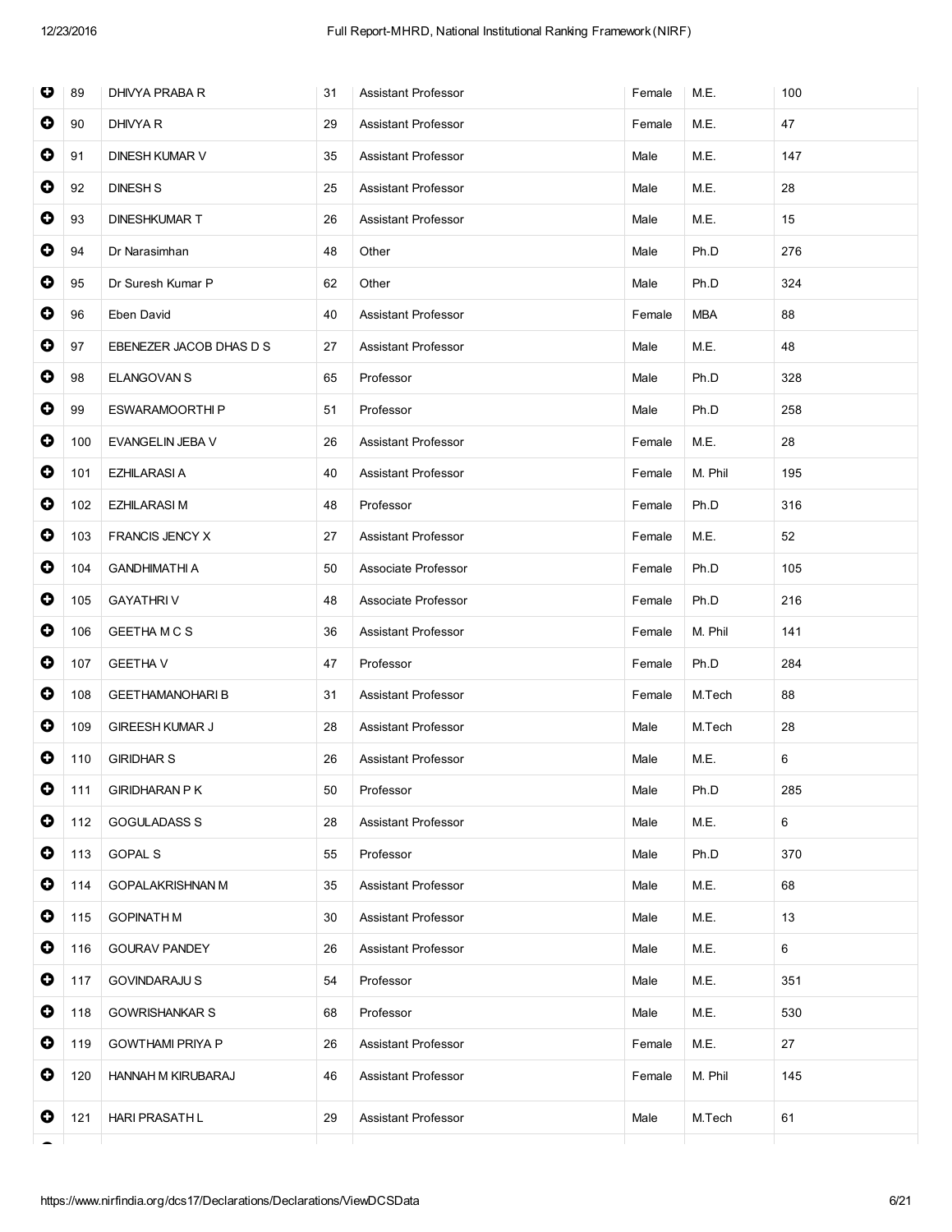| O         | 122 | <b>HARIDOSS V</b>          | 39 | <b>Assistant Professor</b> | Male   | Ph.D       | 156 |
|-----------|-----|----------------------------|----|----------------------------|--------|------------|-----|
| 0         | 123 | <b>HARISHANKAR M K</b>     | 28 | <b>Assistant Professor</b> | Male   | M.Tech     | 4   |
| $\bullet$ | 124 | <b>HEMA M S</b>            | 39 | Associate Professor        | Female | Ph.D       | 216 |
| $\bullet$ | 125 | <b>HEMA N</b>              | 32 | Assistant Professor        | Female | M.E.       | 53  |
| $\bullet$ | 126 | <b>HEMAR</b>               | 30 | Assistant Professor        | Female | M. Phil    | 89  |
| $\bullet$ | 127 | <b>HEMALATHA R</b>         | 38 | Associate Professor        | Female | M.E.       | 176 |
| $\bullet$ | 128 | <b>HEMALATHA S N</b>       | 27 | Assistant Professor        | Female | M.E.       | 28  |
| $\bullet$ | 129 | <b>HEMAMALINI T</b>        | 39 | Assistant Professor        | Female | Ph.D       | 144 |
| $\bullet$ | 130 | I NIRANJAN S RAO           | 68 | Professor                  | Male   | M.E.       | 533 |
| $\bullet$ | 131 | <b>IMMANUEL JOHNSON J</b>  | 24 | Assistant Professor        | Male   | M.E.       | 14  |
| $\bullet$ | 132 | <b>INBAKUMAR S</b>         | 38 | Assistant Professor        | Male   | M. Phil    | 111 |
| $\bullet$ | 133 | <b>INDU NAIR V</b>         | 45 | <b>Assistant Professor</b> | Female | M.E.       | 136 |
| $\bullet$ | 134 | <b>ISWARYA K M</b>         | 26 | Assistant Professor        | Female | M.E.       | 37  |
| $\bullet$ | 135 | <b>ISWARYAT</b>            | 25 | <b>Assistant Professor</b> | Female | M.Tech     | 24  |
| $\bullet$ | 136 | <b>JAI SINGH W</b>         | 38 | Assistant Professor        | Male   | Ph.D       | 184 |
| $\bullet$ | 137 | <b>JALAJAA D</b>           | 42 | Assistant Professor        | Female | M. Phil    | 108 |
| $\bullet$ | 138 | <b>JAMUNA M</b>            | 26 | Assistant Professor        | Female | M.E.       | 16  |
| $\bullet$ | 139 | <b>JASHEERALI PARAVATH</b> | 28 | Assistant Professor        | Male   | M.E.       | 14  |
| $\bullet$ | 140 | <b>JASMINE K</b>           | 34 | Assistant Professor        | Female | M.E.       | 126 |
| 0         | 141 | JASPAR VINITHA SUNDARI T   | 23 | Assistant Professor        | Female | M.Tech     | 5   |
| 0         | 142 | JAYAKANTHAN N              | 40 | <b>Assistant Professor</b> | Male   | M. Phil    | 191 |
| $\bullet$ | 143 | <b>JAYAPATHIN</b>          | 70 | Professor                  | Male   | M.Tech     | 536 |
| $\bullet$ | 144 | JAYASURYA K A              | 27 | Assistant Professor        | Female | M.Tech     | 9   |
| 0         | 145 | <b>JEBAN</b>               | 28 | <b>Assistant Professor</b> | Female | M.E.       | 58  |
| 0         | 146 | <b>JEEVA B</b>             | 32 | Assistant Professor        | Male   | M.Tech     | 101 |
| 0         | 147 | JENEFA JEBAJOTHI E         | 32 | Assistant Professor        | Female | M.E.       | 49  |
| $\bullet$ | 148 | <b>JESUMIA</b>             | 27 | Assistant Professor        | Female | M.Tech     | 47  |
| 0         | 149 | <b>JEYA DAISY I</b>        | 35 | Assistant Professor        | Female | M.E.       | 135 |
| $\bullet$ | 150 | <b>JEYAKUMAR K</b>         | 31 | Assistant Professor        | Male   | M.E.       | 84  |
| 0         | 151 | JOHN ALEXIS S              | 48 | Professor                  | Male   | Ph.D       | 308 |
| $\bullet$ | 152 | <b>JOY ISABELLA S</b>      | 42 | Assistant Professor        | Female | Ph.D       | 57  |
| $\bullet$ | 153 | JYOTHI <sub>S</sub>        | 29 | Assistant Professor        | Female | M. Phil    | 15  |
| 0         | 154 | K R Ayyasamy               | 73 | Other                      | Male   | <b>MBA</b> | 480 |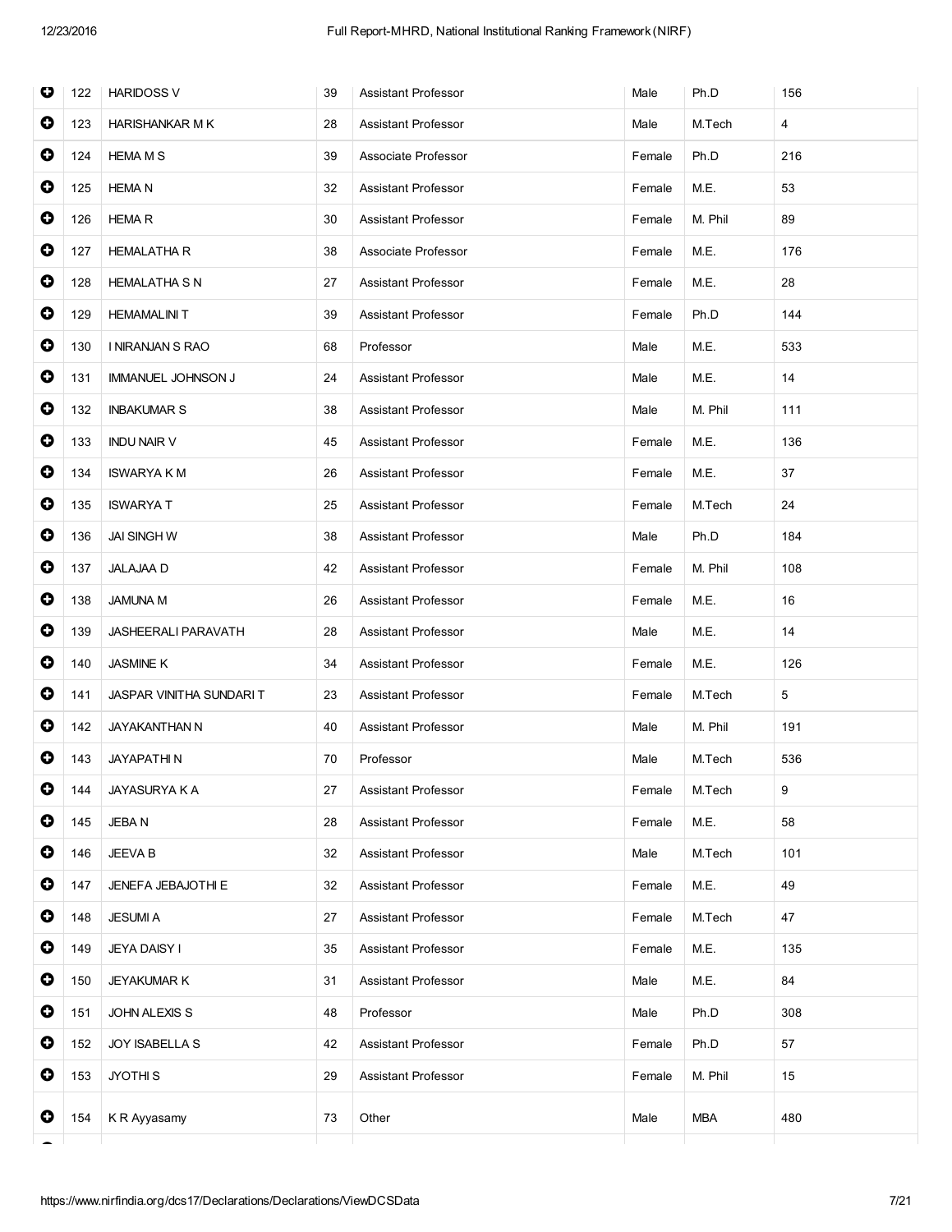| O         | 155 | K Senthamarai Kannan    | 46 | <b>Assistant Professor</b> | Male   | MBA     | 308 |
|-----------|-----|-------------------------|----|----------------------------|--------|---------|-----|
| $\bullet$ | 156 | <b>KALAISELVAN P</b>    | 34 | <b>Assistant Professor</b> | Male   | M.E.    | 72  |
| $\bullet$ | 157 | <b>KALAISELVI A</b>     | 35 | Assistant Professor        | Female | M.E.    | 151 |
| $\bullet$ | 158 | <b>KALAISELVI R</b>     | 39 | <b>Assistant Professor</b> | Female | M.E.    | 205 |
| $\bullet$ | 159 | <b>KALAPRIYA K</b>      | 36 | <b>Assistant Professor</b> | Female | Ph.D    | 61  |
| $\bullet$ | 160 | <b>KALIAPPANS</b>       | 34 | <b>Assistant Professor</b> | Male   | M.E.    | 111 |
| $\bullet$ | 161 | <b>KANAGARAJ G</b>      | 29 | <b>Assistant Professor</b> | Male   | M.E.    | 48  |
| $\bullet$ | 162 | <b>KANAGARAJ S</b>      | 36 | <b>Assistant Professor</b> | Male   | M.E.    | 134 |
| $\bullet$ | 163 | <b>KANDASAMY V</b>      | 41 | Associate Professor        | Male   | Ph.D    | 199 |
| $\bullet$ | 164 | <b>KANMANI P</b>        | 38 | <b>Assistant Professor</b> | Female | M.E.    | 140 |
| $\bullet$ | 165 | <b>KANNAN P</b>         | 24 | Other                      | Female | B.E     | 28  |
| $\bullet$ | 166 | <b>KANNAN R</b>         | 33 | Assistant Professor        | Male   | Ph.D    | 96  |
| 0         | 167 | Kannan V                | 51 | Professor                  | Male   | Ph.D    | 338 |
| $\bullet$ | 168 | <b>KANNAPPAN J</b>      | 63 | Professor                  | Male   | Ph.D    | 406 |
| $\bullet$ | 169 | KARTHI KUMAR R          | 26 | <b>Assistant Professor</b> | Male   | M.E.    | 39  |
| $\bullet$ | 170 | <b>KARTHIP</b>          | 26 | <b>Assistant Professor</b> | Male   | M.Tech  | 28  |
| $\bullet$ | 171 | <b>KARTHIK K</b>        | 32 | Assistant Professor        | Male   | M. Phil | 91  |
| 0         | 172 | <b>KARTHIK S</b>        | 28 | <b>Assistant Professor</b> | Male   | M.E.    | 54  |
| $\bullet$ | 173 | <b>KARTHIK S</b>        | 31 | <b>Assistant Professor</b> | Male   | M.Tech  | 53  |
| $\bullet$ | 174 | <b>KARTHIK T</b>        | 29 | <b>Assistant Professor</b> | Male   | M.E.    | 50  |
| $\bullet$ | 175 | KARTHIKA K              | 24 | <b>Assistant Professor</b> | Female | M.E.    | 14  |
| 0         | 176 | KARTHIKA V T            | 24 | Assistant Professor        | Female | M.E.    | 15  |
| $\bullet$ | 177 | <b>KARTHIKAISELVI R</b> | 42 | <b>Assistant Professor</b> | Female | Ph.D    | 184 |
| $\bullet$ | 178 | KARTHIKEYAN C           | 28 | <b>Assistant Professor</b> | Male   | M.Tech  | 11  |
| $\bullet$ | 179 | <b>KARTHIKEYAN G</b>    | 29 | Assistant Professor        | Male   | M.E.    | 63  |
| $\bullet$ | 180 | <b>KARTHIKEYAN R</b>    | 31 | <b>Assistant Professor</b> | Male   | M.E.    | 87  |
| $\bullet$ | 181 | <b>KARTHIKEYAN S</b>    | 29 | Assistant Professor        | Male   | M.E.    | 64  |
| $\bullet$ | 182 | KARUNAMOORTHY B         | 37 | <b>Assistant Professor</b> | Male   | Ph.D    | 181 |
| 0         | 183 | Karunanidhi             | 49 | Other                      | Male   | B.Sc.   | 300 |
| $\bullet$ | 184 | KARUPPUSAMY T           | 49 | <b>Assistant Professor</b> | Male   | M.E.    | 87  |
| $\bullet$ | 185 | <b>KAVI KUMAR S</b>     | 30 | Assistant Professor        | Male   | M.Tech  | 16  |
| 0         | 186 | <b>KAVITHA K</b>        | 41 | Associate Professor        | Female | Ph.D    | 230 |
| 0         | 187 | <b>KAVITHA R</b>        | 36 | <b>Assistant Professor</b> | Female | Ph.D    | 162 |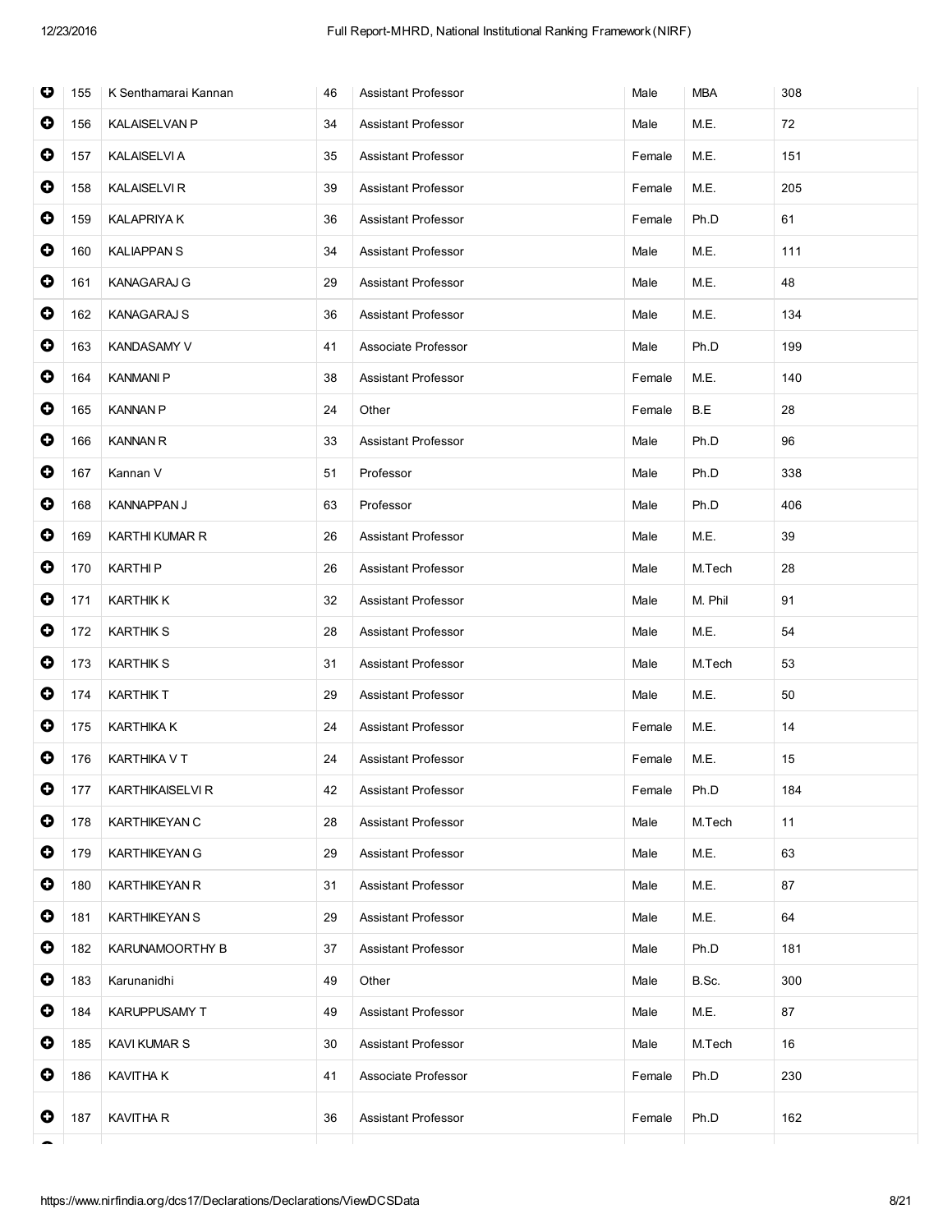| O         | 188 | KAVITHA R K               | 40 | <b>Assistant Professor</b>                    | Female | M. Phil    | 207 |
|-----------|-----|---------------------------|----|-----------------------------------------------|--------|------------|-----|
| $\bullet$ | 189 | <b>KAVITHA S</b>          | 39 | <b>Assistant Professor</b>                    | Female | M.Tech     | 152 |
| $\bullet$ | 190 | KAVITHA S                 | 39 | Assistant Professor                           | Female | M.E.       | 130 |
| $\bullet$ | 191 | <b>KEERTHY T KRISHNAN</b> | 28 | <b>Assistant Professor</b>                    | Female | M.E.       | 22  |
| $\bullet$ | 192 | <b>KIRTHIKA A</b>         | 37 | <b>Assistant Professor</b>                    | Female | M.E.       | 99  |
| $\bullet$ | 193 | <b>KIRUBAKARAN R</b>      | 27 | <b>Assistant Professor</b>                    | Male   | M.E.       | 42  |
| $\bullet$ | 194 | <b>KISHORE R</b>          | 24 | <b>Assistant Professor</b>                    | Male   | M.E.       | 20  |
| $\bullet$ | 195 | KRISHNA MOORTHY R         | 36 | Assistant Professor                           | Male   | Ph.D       | 135 |
| $\bullet$ | 196 | <b>KRISHNAKUMARI S</b>    | 29 | <b>Assistant Professor</b>                    | Female | M.E.       | 76  |
| $\bullet$ | 197 | KRISHNAMOORTHI K          | 32 | <b>Assistant Professor</b>                    | Male   | M.E.       | 87  |
| $\bullet$ | 198 | <b>KRISHNAMURTHY V</b>    | 47 | Other                                         | Male   | Ph.D       | 291 |
| $\bullet$ | 199 | <b>KRISHNAVENI V</b>      | 36 | Assistant Professor                           | Female | Ph.D       | 177 |
| $\bullet$ | 200 | <b>KRITHIKA S</b>         | 36 | <b>Assistant Professor</b>                    | Female | M.E.       | 123 |
| $\bullet$ | 201 | KUMAR R S                 | 54 | Dean / Principal / Director / Vice Chancellor | Male   | Ph.D       | 365 |
| $\bullet$ | 202 | <b>KUMARESAN A</b>        | 27 | <b>Assistant Professor</b>                    | Male   | M.E.       | 28  |
| $\bullet$ | 203 | <b>KUMARESAN K</b>        | 37 | <b>Assistant Professor</b>                    | Male   | Ph.D       | 100 |
| $\bullet$ | 204 | LAKSHMANAN K S            | 55 | <b>Assistant Professor</b>                    | Male   | M.Tech     | 367 |
| $\bullet$ | 205 | Lakshmi S                 | 31 | Assistant Professor                           | Female | <b>MBA</b> | 64  |
| $\bullet$ | 206 | LATHA L                   | 43 | Associate Professor                           | Female | Ph.D       | 245 |
| $\bullet$ | 207 | LATHA R                   | 43 | Associate Professor                           | Female | M.E.       | 227 |
| $\bullet$ | 208 | LEELA MANJU P             | 25 | Assistant Professor                           | Female | M.E.       | 10  |
| $\bullet$ | 209 | <b>LISA MARY THOMAS</b>   | 26 | <b>Assistant Professor</b>                    | Female | M.Tech     | 37  |
| $\bullet$ | 210 | M Deepa                   | 37 | Assistant Professor                           | Female | <b>MBA</b> | 167 |
| $\bullet$ | 211 | M Kirupa Priyadarsini     | 37 | Associate Professor                           | Female | Ph.D       | 166 |
| $\bullet$ | 212 | MAGUDAPATHI P             | 28 | <b>Assistant Professor</b>                    | Male   | M.E.       | 51  |
| $\bullet$ | 213 | <b>MAHALAKSHMIR</b>       | 50 | Professor                                     | Female | Ph.D       | 316 |
| $\bullet$ | 214 | <b>MAHALAKSHMIR</b>       | 41 | Assistant Professor                           | Female | M. Phil    | 125 |
| $\bullet$ | 215 | <b>MAHESWARIK</b>         | 36 | <b>Assistant Professor</b>                    | Female | M. Phil    | 135 |
| $\bullet$ | 216 | <b>MAITHILIP</b>          | 30 | <b>Assistant Professor</b>                    | Female | M.E.       | 62  |
| $\bullet$ | 217 | <b>MALARVIZHI K</b>       | 45 | Professor                                     | Female | Ph.D       | 267 |
| $\bullet$ | 218 | <b>MALATHY P</b>          | 39 | Assistant Professor                           | Female | Ph.D       | 178 |
| $\bullet$ | 219 | <b>MANICKAM A</b>         | 66 | Professor                                     | Male   | Ph.D       | 507 |
| 0         | 220 | MANIKANDA PRASATH K       | 27 | Assistant Professor                           | Male   | M.E.       | 29  |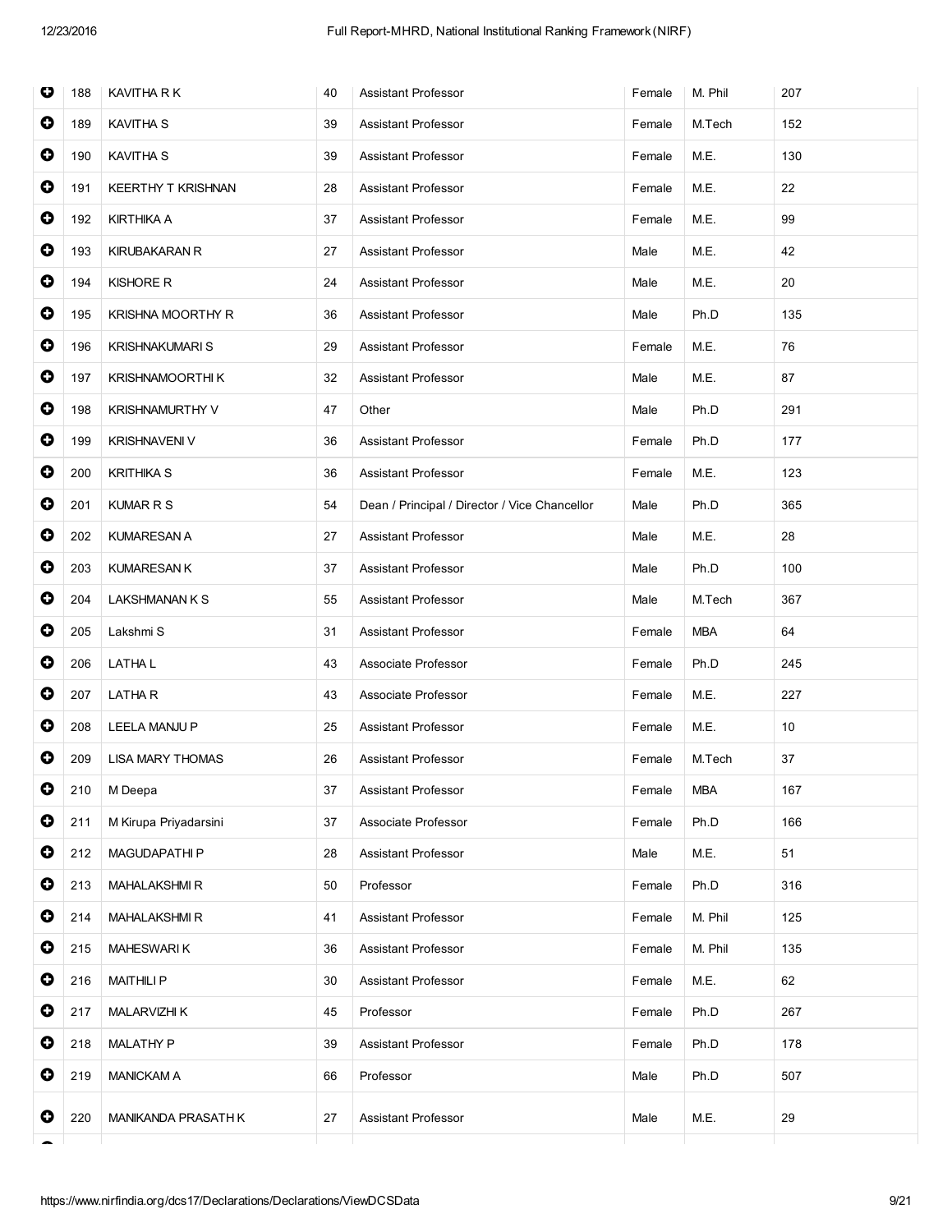| O         | 221 | <b>MANIKANDAN G</b>   | 30 | <b>Assistant Professor</b> | Male   | M.E.       | 74  |
|-----------|-----|-----------------------|----|----------------------------|--------|------------|-----|
| $\bullet$ | 222 | <b>MANIKANTAN M</b>   | 40 | <b>Assistant Professor</b> | Male   | Ph.D       | 210 |
| $\bullet$ | 223 | MANIMARAN D R         | 35 | <b>Assistant Professor</b> | Male   | M.E.       | 146 |
| 0         | 224 | MANIMEKALAI V         | 28 | <b>Assistant Professor</b> | Female | M.E.       | 65  |
| 0         | 225 | <b>MANIVEL R</b>      | 51 | Professor                  | Male   | Ph.D       | 354 |
| $\bullet$ | 226 | MANIVELMURALIDARAN V  | 33 | <b>Assistant Professor</b> | Male   | M.Tech     | 104 |
| $\bullet$ | 227 | <b>MANJUR</b>         | 35 | Assistant Professor        | Female | M.E.       | 102 |
| $\bullet$ | 228 | MANORANJITHA G        | 26 | <b>Assistant Professor</b> | Female | M.E.       | 18  |
| 0         | 229 | MARUDHACHALAM R       | 44 | <b>Assistant Professor</b> | Male   | Ph.D       | 228 |
| 0         | 230 | Mary Cherian          | 51 | Professor                  | Female | Ph.D       | 346 |
| $\bullet$ | 231 | <b>MATHAN KUMAR M</b> | 26 | Assistant Professor        | Male   | M.Tech     | 39  |
| $\bullet$ | 232 | <b>MAYILDURAIR</b>    | 37 | Assistant Professor        | Male   | M. Phil    | 169 |
| $\bullet$ | 233 | <b>MEENAK</b>         | 39 | <b>Assistant Professor</b> | Female | M. Phil    | 169 |
| 0         | 234 | MEENA PRIYA C         | 27 | Assistant Professor        | Female | M.Tech     | 4   |
| $\bullet$ | 235 | MEENA PRIYADARSHINI S | 34 | <b>Assistant Professor</b> | Female | M. Phil    | 123 |
| $\bullet$ | 236 | MICHAEL RAJ G         | 54 | Assistant Professor        | Male   | M.E.       | 336 |
| $\bullet$ | 237 | MOHAN KUMAR R S       | 30 | Assistant Professor        | Male   | M.E.       | 72  |
| $\bullet$ | 238 | MOHANA SUNDARAM N     | 28 | Assistant Professor        | Male   | M.E.       | 58  |
| 0         | 239 | MOHANRAJ M            | 38 | Assistant Professor        | Male   | Ph.D       | 184 |
| $\bullet$ | 240 | MOHANRAJ S G          | 33 | Assistant Professor        | Male   | Ph.D       | 127 |
| 0         | 241 | Mukesh Dev            | 37 | Associate Professor        | Male   | <b>MBA</b> | 122 |
| 0         | 242 | MURUGANANTHAM V R     | 48 | Associate Professor        | Male   | Ph.D       | 300 |
| $\bullet$ | 243 | MURUGANANTHAN G N     | 68 | Professor                  | Male   | M.E.       | 533 |
| 0         | 244 | <b>MURUGESAN K</b>    | 29 | Assistant Professor        | Male   | M.E.       | 39  |
| 0         | 245 | <b>MUTHUKUMAR S</b>   | 27 | <b>Assistant Professor</b> | Male   | M.Tech     | 36  |
| 0         | 246 | MUTHUKUMARAN P        | 33 | Assistant Professor        | Male   | M.Tech     | 98  |
| 0         | 247 | MUTHUKUMARAN V        | 46 | Professor                  | Male   | Ph.D       | 275 |
| 0         | 248 | MUTHULAKSHMI V        | 31 | Assistant Professor        | Female | M.E.       | 75  |
| 0         | 249 | MUTHURAMALINGAM E     | 30 | Assistant Professor        | Male   | M.Tech     | 67  |
| 0         | 250 | <b>MYTHILIRR</b>      | 40 | Assistant Professor        | Female | M. Phil    | 159 |
| 0         | 251 | NAGARAJ R             | 32 | Other                      | Male   | M.A        | 132 |
| 0         | 252 | NAGARATHINAM S        | 36 | Assistant Professor        | Female | M.E.       | 159 |
| 0         | 253 | NANDAKUMAR G S        | 43 | Associate Professor        | Male   | M.E.       | 256 |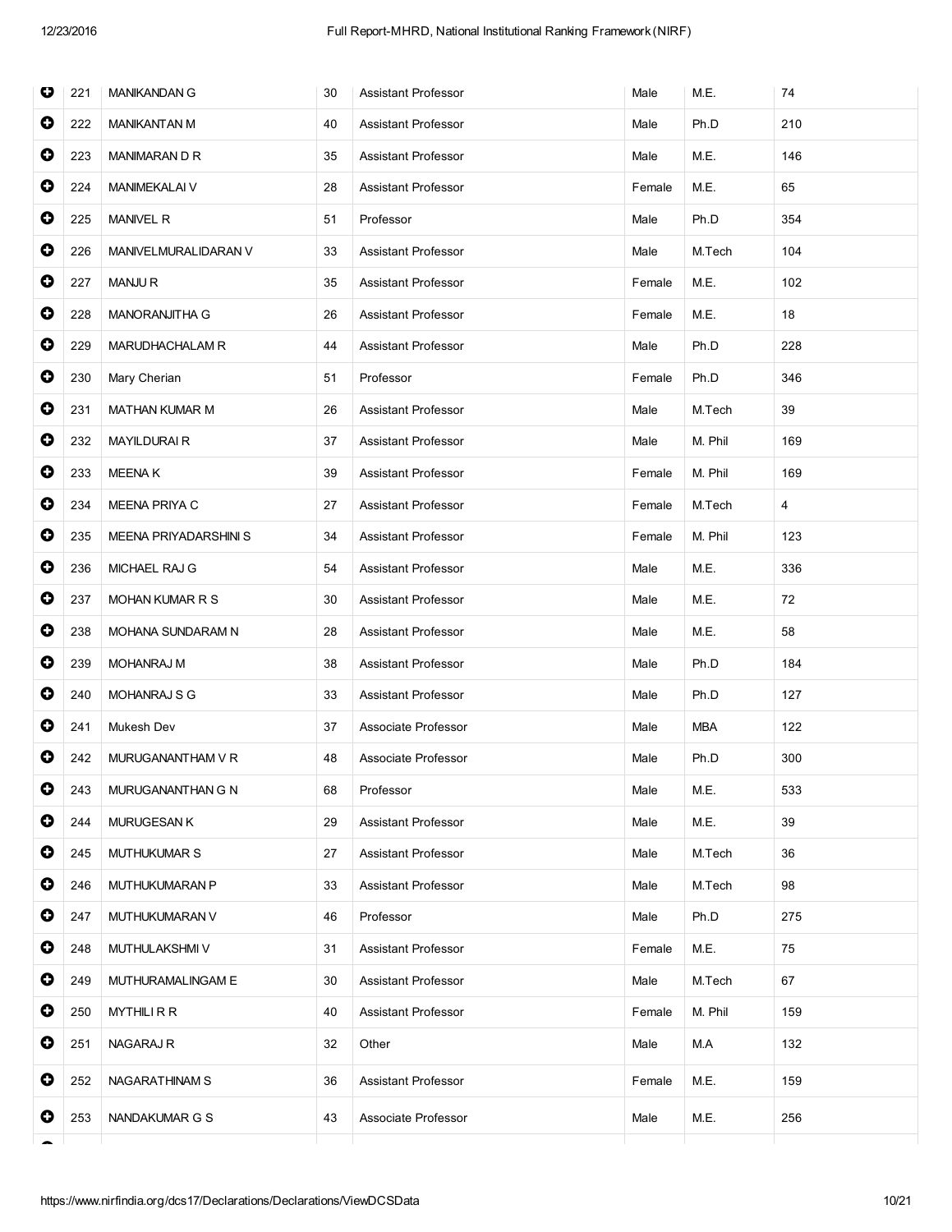| O         | 254 | NANDHAKUMAR P        | 28 | <b>Assistant Professor</b> | Male   | M.E.       | 49  |
|-----------|-----|----------------------|----|----------------------------|--------|------------|-----|
| $\bullet$ | 255 | NANDHINI J J         | 24 | <b>Assistant Professor</b> | Female | M.E.       | 15  |
| $\bullet$ | 256 | NATARAJAN S          | 32 | <b>Assistant Professor</b> | Male   | M.Tech     | 97  |
| 0         | 257 | NAVANEETH VR         | 27 | Assistant Professor        | Male   | M.E.       | 41  |
| $\bullet$ | 258 | NAVANEETHAKRISHNAN R | 27 | <b>Assistant Professor</b> | Male   | M.E.       | 23  |
| $\bullet$ | 259 | NAVEEN KUMAR C       | 28 | <b>Assistant Professor</b> | Male   | M.Sc.      | 11  |
| $\bullet$ | 260 | NAVEEN KUMAR K       | 28 | <b>Assistant Professor</b> | Male   | M.E.       | 50  |
| $\bullet$ | 261 | NIRMAL KUMAR A       | 65 | Professor                  | Male   | Ph.D       | 492 |
| 0         | 262 | NIRMALA M            | 41 | Assistant Professor        | Female | M.E.       | 184 |
| $\bullet$ | 263 | NIRMALA S A          | 42 | <b>Assistant Professor</b> | Female | M.E.       | 206 |
| $\bullet$ | 264 | NITHYA ROOPA S       | 33 | <b>Assistant Professor</b> | Female | M.E.       | 91  |
| $\bullet$ | 265 | NITHYA S             | 35 | Assistant Professor        | Female | M. Phil    | 114 |
| $\bullet$ | 266 | NITHYANANTH S B      | 35 | Assistant Professor        | Male   | M.E.       | 154 |
| $\bullet$ | 267 | NITHYAPRIYA S        | 35 | Assistant Professor        | Female | M.E.       | 127 |
| $\bullet$ | 268 | P Mohanamani         | 37 | <b>Assistant Professor</b> | Female | Ph.D       | 145 |
| $\bullet$ | 269 | P Nalini             | 34 | <b>Assistant Professor</b> | Female | Ph.D       | 91  |
| $\bullet$ | 270 | P Senthil Prakash    | 32 | Assistant Professor        | Male   | <b>MBA</b> | 131 |
| 0         | 271 | PARAMASIVAM K        | 43 | Professor                  | Male   | Ph.D       | 245 |
| $\bullet$ | 272 | PARAMESWARI P        | 40 | <b>Assistant Professor</b> | Female | Ph.D       | 207 |
| $\bullet$ | 273 | PASUPATHY S A        | 37 | Associate Professor        | Male   | Ph.D       | 129 |
| 0         | 274 | PAVITHRA P           | 28 | <b>Assistant Professor</b> | Female | M.E.       | 38  |
| 0         | 275 | PERUMAL R            | 34 | Assistant Professor        | Male   | M. Phil    | 122 |
| $\bullet$ | 276 | PITCHAIMUTHU K       | 67 | Other                      | Male   | M. Phil    | 504 |
| $\bullet$ | 277 | Prabakaran P         | 46 | Other                      | Male   | B.E        | 254 |
| $\bullet$ | 278 | PRABAKARAN P A       | 27 | Assistant Professor        | Male   | M.E.       | 52  |
| 0         | 279 | PRABHAVATHY M        | 30 | <b>Assistant Professor</b> | Female | M.Tech     | 24  |
| $\bullet$ | 280 | Prabhu K             | 32 | Assistant Professor        | Male   | <b>MBA</b> | 70  |
| $\bullet$ | 281 | PRABHU <sub>S</sub>  | 29 | <b>Assistant Professor</b> | Male   | M.E.       | 24  |
| $\bullet$ | 282 | PRABHU <sub>S</sub>  | 30 | Assistant Professor        | Male   | M.E.       | 61  |
| $\bullet$ | 283 | PRABUK               | 38 | Assistant Professor        | Male   | M.Tech     | 103 |
| $\bullet$ | 284 | PRADEEP P            | 28 | Assistant Professor        | Male   | M.E.       | 22  |
| 0         | 285 | PRAKASAM R           | 36 | Assistant Professor        | Male   | M. Phil    | 145 |
| 0         | 286 | PRAKASH N            | 46 | Assistant Professor        | Male   | Ph.D       | 158 |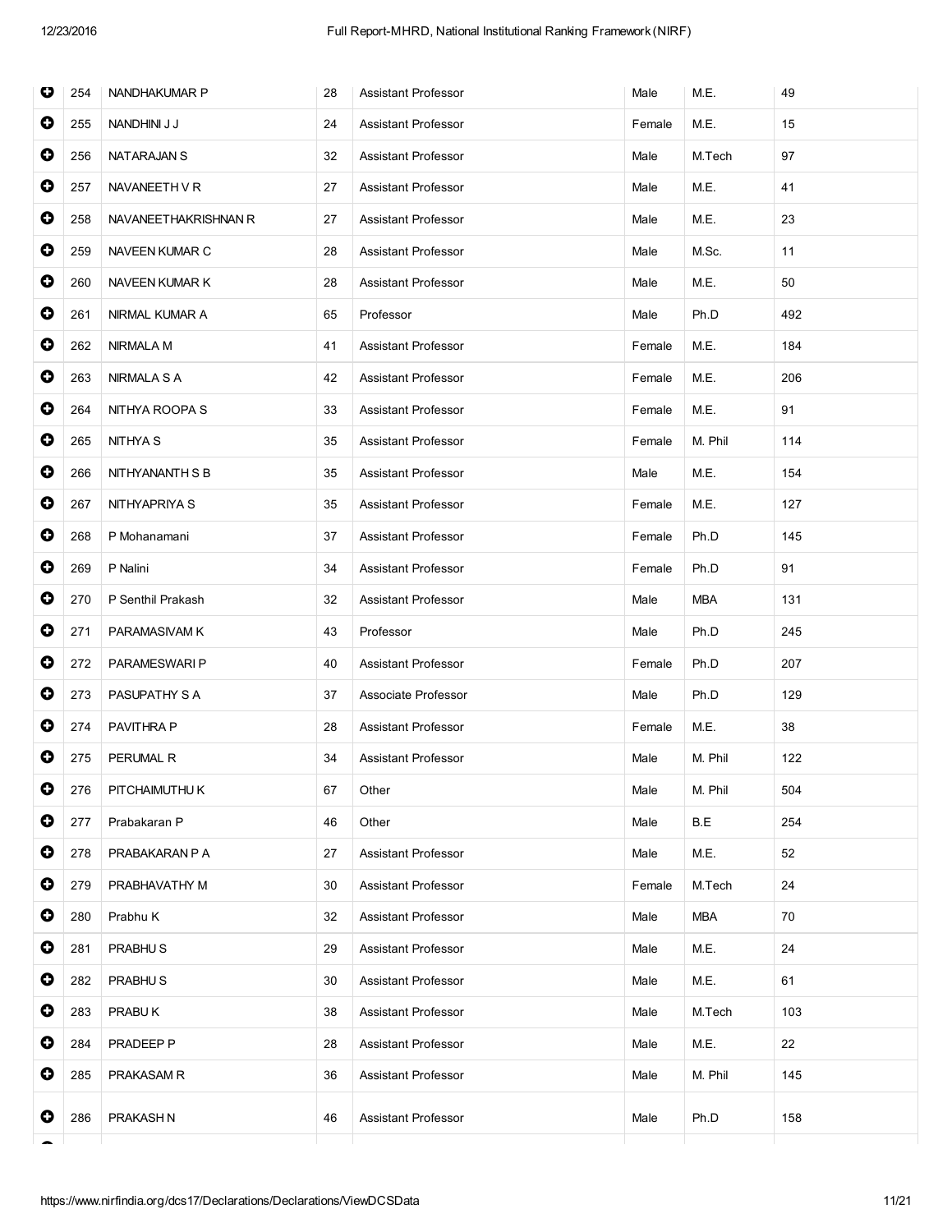| O         | 287 | PRASHANTH P         | 25 | <b>Assistant Professor</b> | Male   | M.Tech  | 19           |
|-----------|-----|---------------------|----|----------------------------|--------|---------|--------------|
| $\bullet$ | 288 | PREETILATHA R       | 24 | <b>Assistant Professor</b> | Female | M.E.    | 16           |
| $\bullet$ | 289 | PREM ANAND S        | 33 | <b>Assistant Professor</b> | Male   | M.E.    | 113          |
| 0         | 290 | PREM KUMAR P S      | 35 | Assistant Professor        | Male   | M.E.    | 164          |
| $\bullet$ | 291 | PREMA AROKIA MARY G | 32 | <b>Assistant Professor</b> | Female | M.E.    | 98           |
| $\bullet$ | 292 | PREMALATHA J        | 50 | Professor                  | Female | Ph.D    | 326          |
| $\bullet$ | 293 | PREMALATHA K        | 40 | Associate Professor        | Female | Ph.D    | 231          |
| $\bullet$ | 294 | PRIMYA T            | 28 | <b>Assistant Professor</b> | Female | M.E.    | 32           |
| 0         | 295 | PRIYADARSHINI R     | 35 | <b>Assistant Professor</b> | Female | Ph.D    | 24           |
| 0         | 296 | R Gokilavani        | 35 | <b>Assistant Professor</b> | Female | Ph.D    | 128          |
| $\bullet$ | 297 | R Hemanalini        | 38 | <b>Assistant Professor</b> | Female | Ph.D    | 174          |
| $\bullet$ | 298 | R Vinayagasundaram  | 47 | Associate Professor        | Male   | Ph.D    | 291          |
| $\bullet$ | 299 | RADIKA S            | 35 | Assistant Professor        | Female | M.Tech  | 101          |
| 0         | 300 | <b>RAFFIK R</b>     | 31 | Assistant Professor        | Male   | M.E.    | 63           |
| $\bullet$ | 301 | RAGHAV MENON        | 37 | Associate Professor        | Male   | Ph.D    | 97           |
| $\bullet$ | 302 | RAGUPATHY K         | 29 | <b>Assistant Professor</b> | Male   | M.E.    | 45           |
| $\bullet$ | 303 | RAJ KUMAR G         | 27 | Assistant Professor        | Male   | M.E.    | 38           |
| $\bullet$ | 304 | RAJAGURU J          | 25 | <b>Assistant Professor</b> | Male   | M.E.    | $\mathbf{1}$ |
| 0         | 305 | RAJALAKSHMI D       | 37 | <b>Assistant Professor</b> | Female | M.E.    | 173          |
| $\bullet$ | 306 | RAJALAKSHMI S       | 25 | Assistant Professor        | Female | M.Tech  | 26           |
| 0         | 307 | RAJANKRUPA C        | 43 | <b>Assistant Professor</b> | Male   | Ph.D    | 242          |
| 0         | 308 | RAJASINGH J         | 40 | Assistant Professor        | Male   | M. Phil | 137          |
| $\bullet$ | 309 | <b>RAJATHIN</b>     | 45 | Associate Professor        | Female | M.E.    | 258          |
| 0         | 310 | <b>RAJENDRAN S</b>  | 46 | <b>Assistant Professor</b> | Male   | M.E.    | 99           |
| 0         | 311 | <b>RAJESH R</b>     | 26 | Assistant Professor        | Male   | M.Tech  | 38           |
| 0         | 312 | <b>RAJESH S</b>     | 28 | Assistant Professor        | Male   | M.E.    | 50           |
| 0         | 313 | RAJESWARI MARIAPPAN | 68 | Professor                  | Female | Ph.D    | 523          |
| 0         | 314 | <b>RAJINI S</b>     | 46 | Associate Professor        | Female | M.S     | 267          |
| 0         | 315 | <b>RAJKUMAR G</b>   | 27 | <b>Assistant Professor</b> | Male   | M.Tech  | 50           |
| 0         | 316 | <b>RAJKUMAR G</b>   | 36 | Assistant Professor        | Male   | Ph.D    | 180          |
| 0         | 317 | RAJKUMAR R          | 34 | Assistant Professor        | Male   | M. Phil | 99           |
| 0         | 318 | RAM K               | 30 | Assistant Professor        | Male   | Ph.D    | 41           |
| 0         | 319 | RAMACHANDRAN S      | 63 | Professor                  | Male   | Ph.D    | 364          |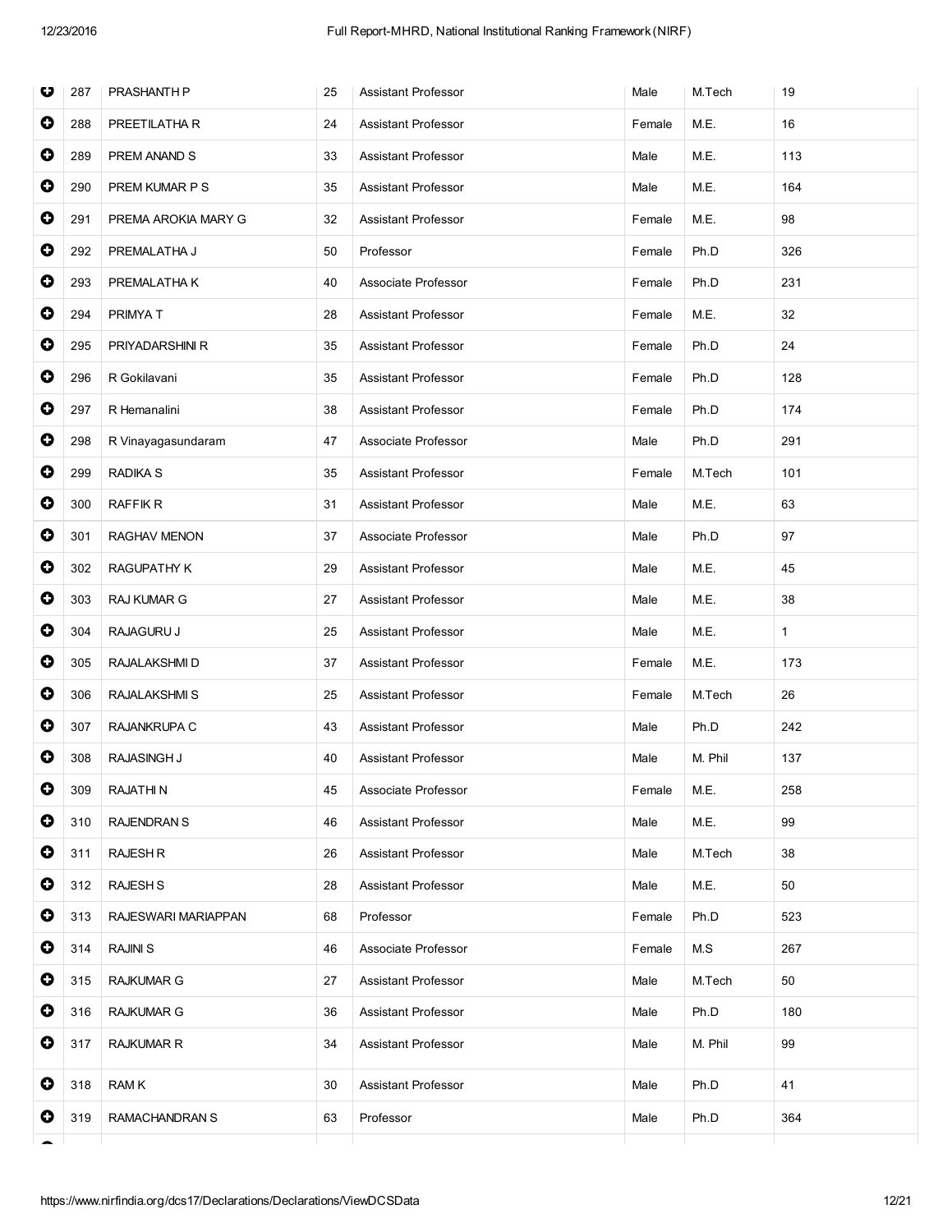| O         | 320 | RAMADEVI K              | 43 | Associate Professor        | Female | Ph.D        | 228 |
|-----------|-----|-------------------------|----|----------------------------|--------|-------------|-----|
| $\bullet$ | 321 | <b>RAMAKRISHNAN G</b>   | 49 | Professor                  | Male   | Ph.D        | 236 |
| $\bullet$ | 322 | RAMALATHA MARIMUTHU     | 52 | Professor                  | Female | Ph.D        | 338 |
| 0         | 323 | <b>RAMALINGAM P</b>     | 51 | Professor                  | Male   | Ph.D        | 220 |
| $\bullet$ | 324 | <b>RAMANATHAN S</b>     | 31 | <b>Assistant Professor</b> | Male   | M.E.        | 67  |
| $\bullet$ | 325 | RAMESH BABU V           | 42 | Associate Professor        | Male   | Ph.D        | 252 |
| $\bullet$ | 326 | RAMESH KUMAR M          | 28 | <b>Assistant Professor</b> | Male   | M.E.        | 50  |
| $\bullet$ | 327 | <b>RAMESH KUMAR R</b>   | 37 | <b>Assistant Professor</b> | Male   | M.E.        | 147 |
| 0         | 328 | RAMESH SRENYVASAN V     | 48 | <b>Assistant Professor</b> | Male   | M.Tech      | 278 |
| $\bullet$ | 329 | <b>RAMKUMAR A</b>       | 31 | <b>Assistant Professor</b> | Male   | M.E.        | 86  |
| $\bullet$ | 330 | RAMPRABU J              | 32 | <b>Assistant Professor</b> | Male   | M.E.        | 111 |
| $\bullet$ | 331 | RAMPRAKASH K            | 58 | Professor                  | Female | M.E.        | 393 |
| $\bullet$ | 332 | <b>RAMSUNDRAM N</b>     | 32 | <b>Assistant Professor</b> | Male   | Ph.D        | 51  |
| 0         | 333 | RANGANATH L             | 31 | <b>Assistant Professor</b> | Male   | M.E.        | 72  |
| $\bullet$ | 334 | RANI THOTTUNGAL         | 51 | Professor                  | Female | Ph.D        | 275 |
| $\bullet$ | 335 | <b>RASIGHAT</b>         | 27 | <b>Assistant Professor</b> | Female | M.Tech      | 39  |
| $\bullet$ | 336 | <b>RATHIDEVIK</b>       | 34 | Assistant Professor        | Female | M. Phil     | 109 |
| 0         | 337 | <b>RATHINAK</b>         | 40 | <b>Assistant Professor</b> | Female | M. Phil     | 178 |
| $\bullet$ | 338 | Resham M                | 38 | <b>Assistant Professor</b> | Female | <b>MBA</b>  | 159 |
| $\bullet$ | 339 | <b>ROSHINI VARGHESE</b> | 39 | <b>Assistant Professor</b> | Female | M.E.        | 110 |
| 0         | 340 | S Jaisankar             | 51 | Associate Professor        | Male   | Ph.D        | 286 |
| 0         | 341 | S Sangeetha             | 35 | <b>Assistant Professor</b> | Female | <b>MBA</b>  | 157 |
| $\bullet$ | 342 | S Shanmugam             | 63 | Other                      | Male   | Ph.D        | 448 |
| 0         | 343 | S Swaminathan           | 59 | Professor                  | Male   | <b>MBA</b>  | 461 |
| $\bullet$ | 344 | SABITHA B               | 36 | <b>Assistant Professor</b> | Female | M.E.        | 140 |
| $\bullet$ | 345 | SACHIN PRABHU P         | 24 | <b>Assistant Professor</b> | Male   | M.E.        | 16  |
| 0         | 346 | SADASIVAN P             | 65 | Associate Professor        | Male   | M.Sc.(Engg) | 526 |
| 0         | 347 | SAIGANESH J             | 29 | Assistant Professor        | Male   | M.E.        | 72  |
| $\bullet$ | 348 | SAKHIMOL B              | 34 | Assistant Professor        | Female | M.E.        | 47  |
| $\bullet$ | 349 | SAMPATH K               | 33 | Assistant Professor        | Male   | Ph.D        | 67  |
| $\bullet$ | 350 | SAMUEL RATNA KUMAR P S  | 27 | Assistant Professor        | Male   | M.Tech      | 44  |
| 0         | 351 | SANAL KUMAR V R         | 53 | Professor                  | Male   | Ph.D        | 388 |
| 0         | 352 | SANDHYA DEVIRS          | 31 | Assistant Professor        | Female | M.E.        | 87  |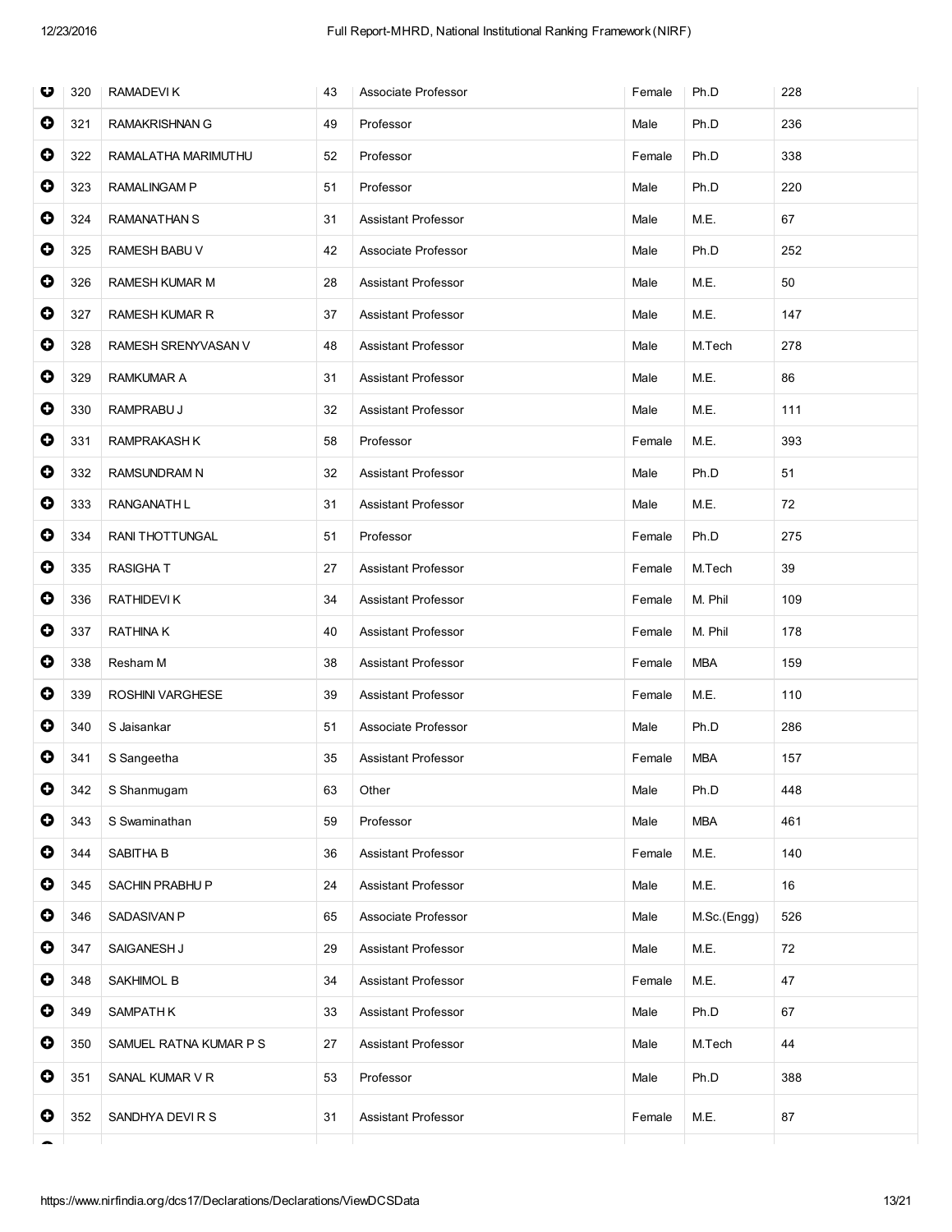| $\bullet$<br>354<br><b>SANKAR V</b><br>M.E.<br>114<br>32<br>Assistant Professor<br>Male<br>0<br>355<br>SANTHA A<br>Associate Professor<br>Ph.D<br>213<br>51<br>Female<br>0<br><b>Assistant Professor</b><br>M.E.<br>356<br>SANTHOSH KUMAR M V<br>26<br>Male<br>4<br>$\bullet$<br>SARADHA M<br>48<br>Other<br>M.A<br>302<br>357<br>Female<br>$\bullet$<br>358<br>SARANYA K<br>M.E.<br>26<br>25<br>Assistant Professor<br>Female<br>$\bullet$<br>359<br>Saraswathi T A<br>32<br>Assistant Professor<br>84<br>Female<br>MBA<br>0<br>360<br>SARASWATHY N<br>Professor<br>Ph.D<br>213<br>41<br>Female<br>0<br>SARATHA S R<br>M. Phil<br>86<br>361<br>31<br>Assistant Professor<br>Female<br>$\bullet$<br>362<br>29<br>Assistant Professor<br>M.E.<br>70<br>SARAVANABALAJI M<br>Male<br>$\bullet$<br>363<br>M.E.<br>54<br>SARAVANAKUMAR S<br>28<br>Assistant Professor<br>Male<br>$\bullet$<br>364<br>SARAVANAN K<br>M.Tech<br>12<br>27<br>Assistant Professor<br>Male<br>0<br>365<br><b>SARAVANAN K</b><br>41<br>Associate Professor<br>Male<br>Ph.D<br>224<br>0<br>366<br>SARAVANAN M<br>29<br><b>Assistant Professor</b><br>Male<br>M.Tech<br>64<br>$\bullet$<br>367<br>SARAVANAN R<br>32<br><b>Assistant Professor</b><br>M.E.<br>63<br>Male<br>$\bullet$<br>368<br>SARAVANAN S<br>M.E.<br>80<br>32<br>Assistant Professor<br>Male<br>$\bullet$<br>369<br>SAROJA M N<br>28<br>Assistant Professor<br>M.E.<br>49<br>Female<br>0<br>M.E.<br>18<br>370<br>SARVESWARAN S<br>28<br>Assistant Professor<br>Male<br>$\bullet$<br>371<br>SASI KUMAR C<br>M.E.<br>39<br>26<br>Assistant Professor<br>Male<br>0<br>372<br>SASIKALA S<br>40<br>Associate Professor<br>M.Tech<br>218<br>Female<br>0<br>373<br>M.E.<br>67<br>SATHEESH KUMAR K R P<br>30<br><b>Assistant Professor</b><br>Male<br>0<br>374<br>SATHISH KUMAR T<br><b>Assistant Professor</b><br>Ph.D<br>212<br>41<br>Male<br>O<br>375<br>SATHYA D<br>34<br><b>Assistant Professor</b><br>Female<br>M.E.<br>145<br>0<br>376<br>SATHYABALAN P<br>42<br>Professor<br>Male<br>Ph.D<br>200<br>$\bullet$<br>SATHYAMOORTHY G L<br>44<br>Professor<br>Ph.D<br>377<br>Male<br>167<br>0<br>378<br>SATHYAVATHI S<br>M.E.<br>136<br>35<br>Assistant Professor<br>Female<br>0<br>379<br><b>SATISH S</b><br>30<br>Assistant Professor<br>M.E.<br>70<br>Male<br>$\bullet$<br>380<br>SELVAMBIKAI M<br>32<br>Assistant Professor<br>63<br>Female<br>M.Tech | O | 353 | SANGEETHA N | 41 | Associate Professor | Female | Ph.D | 211 |
|------------------------------------------------------------------------------------------------------------------------------------------------------------------------------------------------------------------------------------------------------------------------------------------------------------------------------------------------------------------------------------------------------------------------------------------------------------------------------------------------------------------------------------------------------------------------------------------------------------------------------------------------------------------------------------------------------------------------------------------------------------------------------------------------------------------------------------------------------------------------------------------------------------------------------------------------------------------------------------------------------------------------------------------------------------------------------------------------------------------------------------------------------------------------------------------------------------------------------------------------------------------------------------------------------------------------------------------------------------------------------------------------------------------------------------------------------------------------------------------------------------------------------------------------------------------------------------------------------------------------------------------------------------------------------------------------------------------------------------------------------------------------------------------------------------------------------------------------------------------------------------------------------------------------------------------------------------------------------------------------------------------------------------------------------------------------------------------------------------------------------------------------------------------------------------------------------------------------------------------------------------------------------------------------------------------------------------------------------------------------------------------|---|-----|-------------|----|---------------------|--------|------|-----|
|                                                                                                                                                                                                                                                                                                                                                                                                                                                                                                                                                                                                                                                                                                                                                                                                                                                                                                                                                                                                                                                                                                                                                                                                                                                                                                                                                                                                                                                                                                                                                                                                                                                                                                                                                                                                                                                                                                                                                                                                                                                                                                                                                                                                                                                                                                                                                                                          |   |     |             |    |                     |        |      |     |
|                                                                                                                                                                                                                                                                                                                                                                                                                                                                                                                                                                                                                                                                                                                                                                                                                                                                                                                                                                                                                                                                                                                                                                                                                                                                                                                                                                                                                                                                                                                                                                                                                                                                                                                                                                                                                                                                                                                                                                                                                                                                                                                                                                                                                                                                                                                                                                                          |   |     |             |    |                     |        |      |     |
|                                                                                                                                                                                                                                                                                                                                                                                                                                                                                                                                                                                                                                                                                                                                                                                                                                                                                                                                                                                                                                                                                                                                                                                                                                                                                                                                                                                                                                                                                                                                                                                                                                                                                                                                                                                                                                                                                                                                                                                                                                                                                                                                                                                                                                                                                                                                                                                          |   |     |             |    |                     |        |      |     |
|                                                                                                                                                                                                                                                                                                                                                                                                                                                                                                                                                                                                                                                                                                                                                                                                                                                                                                                                                                                                                                                                                                                                                                                                                                                                                                                                                                                                                                                                                                                                                                                                                                                                                                                                                                                                                                                                                                                                                                                                                                                                                                                                                                                                                                                                                                                                                                                          |   |     |             |    |                     |        |      |     |
|                                                                                                                                                                                                                                                                                                                                                                                                                                                                                                                                                                                                                                                                                                                                                                                                                                                                                                                                                                                                                                                                                                                                                                                                                                                                                                                                                                                                                                                                                                                                                                                                                                                                                                                                                                                                                                                                                                                                                                                                                                                                                                                                                                                                                                                                                                                                                                                          |   |     |             |    |                     |        |      |     |
|                                                                                                                                                                                                                                                                                                                                                                                                                                                                                                                                                                                                                                                                                                                                                                                                                                                                                                                                                                                                                                                                                                                                                                                                                                                                                                                                                                                                                                                                                                                                                                                                                                                                                                                                                                                                                                                                                                                                                                                                                                                                                                                                                                                                                                                                                                                                                                                          |   |     |             |    |                     |        |      |     |
|                                                                                                                                                                                                                                                                                                                                                                                                                                                                                                                                                                                                                                                                                                                                                                                                                                                                                                                                                                                                                                                                                                                                                                                                                                                                                                                                                                                                                                                                                                                                                                                                                                                                                                                                                                                                                                                                                                                                                                                                                                                                                                                                                                                                                                                                                                                                                                                          |   |     |             |    |                     |        |      |     |
|                                                                                                                                                                                                                                                                                                                                                                                                                                                                                                                                                                                                                                                                                                                                                                                                                                                                                                                                                                                                                                                                                                                                                                                                                                                                                                                                                                                                                                                                                                                                                                                                                                                                                                                                                                                                                                                                                                                                                                                                                                                                                                                                                                                                                                                                                                                                                                                          |   |     |             |    |                     |        |      |     |
|                                                                                                                                                                                                                                                                                                                                                                                                                                                                                                                                                                                                                                                                                                                                                                                                                                                                                                                                                                                                                                                                                                                                                                                                                                                                                                                                                                                                                                                                                                                                                                                                                                                                                                                                                                                                                                                                                                                                                                                                                                                                                                                                                                                                                                                                                                                                                                                          |   |     |             |    |                     |        |      |     |
|                                                                                                                                                                                                                                                                                                                                                                                                                                                                                                                                                                                                                                                                                                                                                                                                                                                                                                                                                                                                                                                                                                                                                                                                                                                                                                                                                                                                                                                                                                                                                                                                                                                                                                                                                                                                                                                                                                                                                                                                                                                                                                                                                                                                                                                                                                                                                                                          |   |     |             |    |                     |        |      |     |
|                                                                                                                                                                                                                                                                                                                                                                                                                                                                                                                                                                                                                                                                                                                                                                                                                                                                                                                                                                                                                                                                                                                                                                                                                                                                                                                                                                                                                                                                                                                                                                                                                                                                                                                                                                                                                                                                                                                                                                                                                                                                                                                                                                                                                                                                                                                                                                                          |   |     |             |    |                     |        |      |     |
|                                                                                                                                                                                                                                                                                                                                                                                                                                                                                                                                                                                                                                                                                                                                                                                                                                                                                                                                                                                                                                                                                                                                                                                                                                                                                                                                                                                                                                                                                                                                                                                                                                                                                                                                                                                                                                                                                                                                                                                                                                                                                                                                                                                                                                                                                                                                                                                          |   |     |             |    |                     |        |      |     |
|                                                                                                                                                                                                                                                                                                                                                                                                                                                                                                                                                                                                                                                                                                                                                                                                                                                                                                                                                                                                                                                                                                                                                                                                                                                                                                                                                                                                                                                                                                                                                                                                                                                                                                                                                                                                                                                                                                                                                                                                                                                                                                                                                                                                                                                                                                                                                                                          |   |     |             |    |                     |        |      |     |
|                                                                                                                                                                                                                                                                                                                                                                                                                                                                                                                                                                                                                                                                                                                                                                                                                                                                                                                                                                                                                                                                                                                                                                                                                                                                                                                                                                                                                                                                                                                                                                                                                                                                                                                                                                                                                                                                                                                                                                                                                                                                                                                                                                                                                                                                                                                                                                                          |   |     |             |    |                     |        |      |     |
|                                                                                                                                                                                                                                                                                                                                                                                                                                                                                                                                                                                                                                                                                                                                                                                                                                                                                                                                                                                                                                                                                                                                                                                                                                                                                                                                                                                                                                                                                                                                                                                                                                                                                                                                                                                                                                                                                                                                                                                                                                                                                                                                                                                                                                                                                                                                                                                          |   |     |             |    |                     |        |      |     |
|                                                                                                                                                                                                                                                                                                                                                                                                                                                                                                                                                                                                                                                                                                                                                                                                                                                                                                                                                                                                                                                                                                                                                                                                                                                                                                                                                                                                                                                                                                                                                                                                                                                                                                                                                                                                                                                                                                                                                                                                                                                                                                                                                                                                                                                                                                                                                                                          |   |     |             |    |                     |        |      |     |
|                                                                                                                                                                                                                                                                                                                                                                                                                                                                                                                                                                                                                                                                                                                                                                                                                                                                                                                                                                                                                                                                                                                                                                                                                                                                                                                                                                                                                                                                                                                                                                                                                                                                                                                                                                                                                                                                                                                                                                                                                                                                                                                                                                                                                                                                                                                                                                                          |   |     |             |    |                     |        |      |     |
|                                                                                                                                                                                                                                                                                                                                                                                                                                                                                                                                                                                                                                                                                                                                                                                                                                                                                                                                                                                                                                                                                                                                                                                                                                                                                                                                                                                                                                                                                                                                                                                                                                                                                                                                                                                                                                                                                                                                                                                                                                                                                                                                                                                                                                                                                                                                                                                          |   |     |             |    |                     |        |      |     |
|                                                                                                                                                                                                                                                                                                                                                                                                                                                                                                                                                                                                                                                                                                                                                                                                                                                                                                                                                                                                                                                                                                                                                                                                                                                                                                                                                                                                                                                                                                                                                                                                                                                                                                                                                                                                                                                                                                                                                                                                                                                                                                                                                                                                                                                                                                                                                                                          |   |     |             |    |                     |        |      |     |
|                                                                                                                                                                                                                                                                                                                                                                                                                                                                                                                                                                                                                                                                                                                                                                                                                                                                                                                                                                                                                                                                                                                                                                                                                                                                                                                                                                                                                                                                                                                                                                                                                                                                                                                                                                                                                                                                                                                                                                                                                                                                                                                                                                                                                                                                                                                                                                                          |   |     |             |    |                     |        |      |     |
|                                                                                                                                                                                                                                                                                                                                                                                                                                                                                                                                                                                                                                                                                                                                                                                                                                                                                                                                                                                                                                                                                                                                                                                                                                                                                                                                                                                                                                                                                                                                                                                                                                                                                                                                                                                                                                                                                                                                                                                                                                                                                                                                                                                                                                                                                                                                                                                          |   |     |             |    |                     |        |      |     |
|                                                                                                                                                                                                                                                                                                                                                                                                                                                                                                                                                                                                                                                                                                                                                                                                                                                                                                                                                                                                                                                                                                                                                                                                                                                                                                                                                                                                                                                                                                                                                                                                                                                                                                                                                                                                                                                                                                                                                                                                                                                                                                                                                                                                                                                                                                                                                                                          |   |     |             |    |                     |        |      |     |
|                                                                                                                                                                                                                                                                                                                                                                                                                                                                                                                                                                                                                                                                                                                                                                                                                                                                                                                                                                                                                                                                                                                                                                                                                                                                                                                                                                                                                                                                                                                                                                                                                                                                                                                                                                                                                                                                                                                                                                                                                                                                                                                                                                                                                                                                                                                                                                                          |   |     |             |    |                     |        |      |     |
|                                                                                                                                                                                                                                                                                                                                                                                                                                                                                                                                                                                                                                                                                                                                                                                                                                                                                                                                                                                                                                                                                                                                                                                                                                                                                                                                                                                                                                                                                                                                                                                                                                                                                                                                                                                                                                                                                                                                                                                                                                                                                                                                                                                                                                                                                                                                                                                          |   |     |             |    |                     |        |      |     |
|                                                                                                                                                                                                                                                                                                                                                                                                                                                                                                                                                                                                                                                                                                                                                                                                                                                                                                                                                                                                                                                                                                                                                                                                                                                                                                                                                                                                                                                                                                                                                                                                                                                                                                                                                                                                                                                                                                                                                                                                                                                                                                                                                                                                                                                                                                                                                                                          |   |     |             |    |                     |        |      |     |
|                                                                                                                                                                                                                                                                                                                                                                                                                                                                                                                                                                                                                                                                                                                                                                                                                                                                                                                                                                                                                                                                                                                                                                                                                                                                                                                                                                                                                                                                                                                                                                                                                                                                                                                                                                                                                                                                                                                                                                                                                                                                                                                                                                                                                                                                                                                                                                                          |   |     |             |    |                     |        |      |     |
|                                                                                                                                                                                                                                                                                                                                                                                                                                                                                                                                                                                                                                                                                                                                                                                                                                                                                                                                                                                                                                                                                                                                                                                                                                                                                                                                                                                                                                                                                                                                                                                                                                                                                                                                                                                                                                                                                                                                                                                                                                                                                                                                                                                                                                                                                                                                                                                          |   |     |             |    |                     |        |      |     |
| 0<br>381<br>SELVANAYAKI S<br>38<br>Assistant Professor<br>M. Phil<br>170<br>Female                                                                                                                                                                                                                                                                                                                                                                                                                                                                                                                                                                                                                                                                                                                                                                                                                                                                                                                                                                                                                                                                                                                                                                                                                                                                                                                                                                                                                                                                                                                                                                                                                                                                                                                                                                                                                                                                                                                                                                                                                                                                                                                                                                                                                                                                                                       |   |     |             |    |                     |        |      |     |
| 0<br>382<br><b>SENGODAN R</b><br>Assistant Professor<br>Ph.D<br>39<br>Male<br>158                                                                                                                                                                                                                                                                                                                                                                                                                                                                                                                                                                                                                                                                                                                                                                                                                                                                                                                                                                                                                                                                                                                                                                                                                                                                                                                                                                                                                                                                                                                                                                                                                                                                                                                                                                                                                                                                                                                                                                                                                                                                                                                                                                                                                                                                                                        |   |     |             |    |                     |        |      |     |
| 0<br>136<br>383<br>SENTHIL J<br>33<br>Associate Professor<br>Ph.D<br>Male                                                                                                                                                                                                                                                                                                                                                                                                                                                                                                                                                                                                                                                                                                                                                                                                                                                                                                                                                                                                                                                                                                                                                                                                                                                                                                                                                                                                                                                                                                                                                                                                                                                                                                                                                                                                                                                                                                                                                                                                                                                                                                                                                                                                                                                                                                                |   |     |             |    |                     |        |      |     |
| 0<br>384<br>SENTHIL KUMAR B<br>38<br>Assistant Professor<br>M.E.<br>183<br>Male                                                                                                                                                                                                                                                                                                                                                                                                                                                                                                                                                                                                                                                                                                                                                                                                                                                                                                                                                                                                                                                                                                                                                                                                                                                                                                                                                                                                                                                                                                                                                                                                                                                                                                                                                                                                                                                                                                                                                                                                                                                                                                                                                                                                                                                                                                          |   |     |             |    |                     |        |      |     |
| 0<br>385<br>SENTHIL KUMAR K M<br>Associate Professor<br>Ph.D<br>271<br>48<br>Male                                                                                                                                                                                                                                                                                                                                                                                                                                                                                                                                                                                                                                                                                                                                                                                                                                                                                                                                                                                                                                                                                                                                                                                                                                                                                                                                                                                                                                                                                                                                                                                                                                                                                                                                                                                                                                                                                                                                                                                                                                                                                                                                                                                                                                                                                                        |   |     |             |    |                     |        |      |     |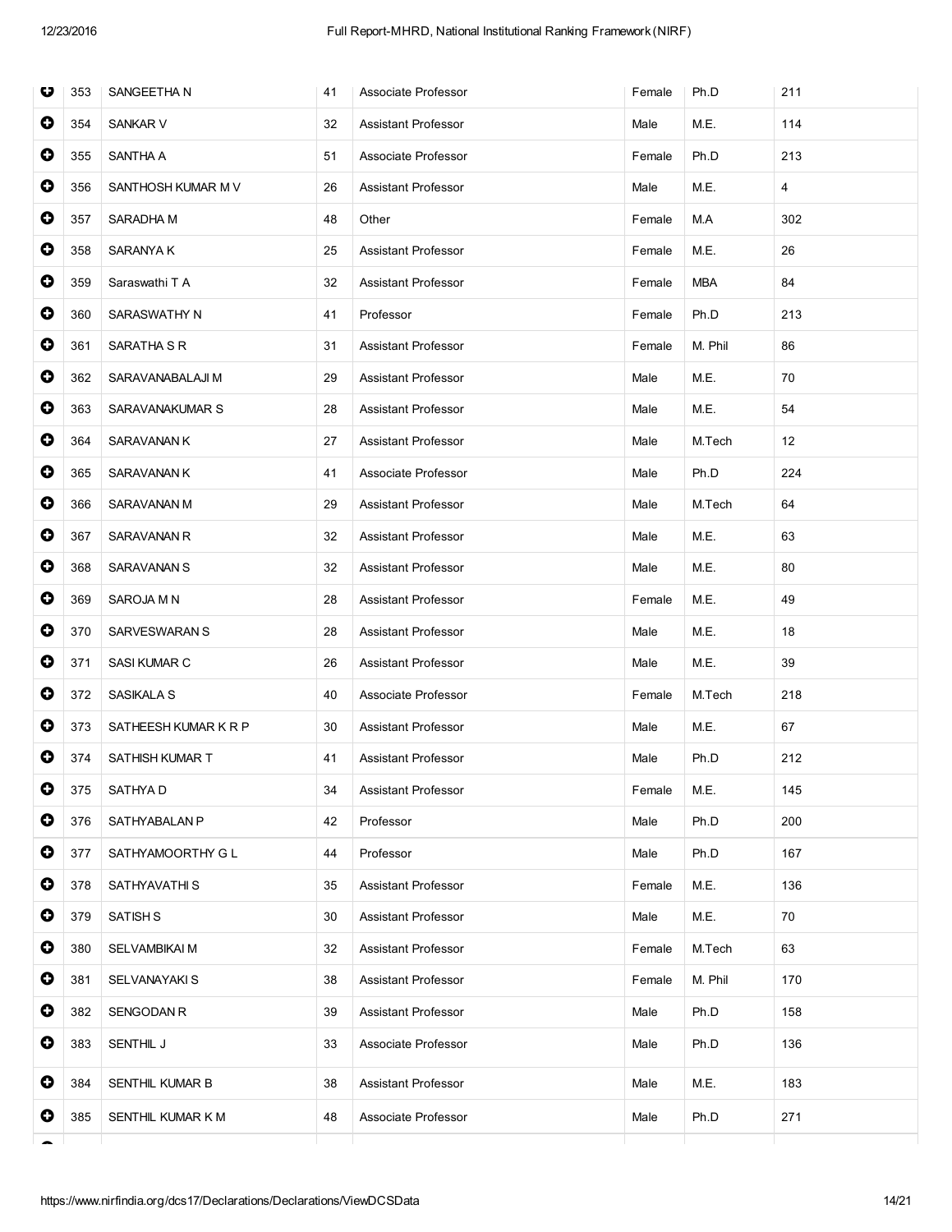| O         | 386 | SENTHIL KUMAR V      | 29 | <b>Assistant Professor</b> | Male   | M.E.       | 52  |
|-----------|-----|----------------------|----|----------------------------|--------|------------|-----|
| $\bullet$ | 387 | SENTHIL KUMAR V      | 36 | Assistant Professor        | Male   | M.E.       | 94  |
| $\bullet$ | 388 | SENTHILKUMAR M       | 32 | Assistant Professor        | Male   | M.E.       | 113 |
| $\bullet$ | 389 | SENTHILKUMAR R       | 37 | Assistant Professor        | Male   | M.Tech     | 139 |
| $\bullet$ | 390 | SENTHILKUMAR S       | 33 | Assistant Professor        | Male   | M.E.       | 105 |
| $\bullet$ | 391 | SENTHILNATHAN V      | 41 | Associate Professor        | Male   | Ph.D       | 198 |
| $\bullet$ | 392 | SENTTHILKUMAR C S    | 55 | Associate Professor        | Male   | M.Tech     | 335 |
| $\bullet$ | 393 | SETHURAMAN R G       | 48 | Assistant Professor        | Male   | M. Phil    | 199 |
| 0         | 394 | SHANMUGA PRAKASH M   | 36 | Assistant Professor        | Male   | Ph.D       | 134 |
| $\bullet$ | 395 | SHANMUGA PRIYA R     | 31 | Assistant Professor        | Female | <b>MCA</b> | 46  |
| $\bullet$ | 396 | SHANMUGA RAJ L       | 31 | Assistant Professor        | Male   | M.E.       | 55  |
| $\bullet$ | 397 | SHANMUGHAVADIVU A    | 35 | Assistant Professor        | Female | M. Phil    | 94  |
| $\bullet$ | 398 | <b>SHANTHIM</b>      | 53 | Associate Professor        | Female | M.E.       | 348 |
| $\bullet$ | 399 | SHANTHI R            | 54 | Associate Professor        | Female | Ph.D       | 375 |
| $\bullet$ | 400 | <b>SHANTHIT</b>      | 38 | Assistant Professor        | Female | M.E.       | 182 |
| $\bullet$ | 401 | SHARMILA DEVE V      | 38 | Associate Professor        | Female | M.E.       | 189 |
| $\bullet$ | 402 | SHARMITHA D          | 28 | Assistant Professor        | Female | M.E.       | 55  |
| 0         | 403 | SHENBAGAM P          | 37 | Assistant Professor        | Female | M.E.       | 147 |
| 0         | 404 | SHIJI SHAJAHAN       | 27 | Assistant Professor        | Female | M.Tech     | 17  |
| $\bullet$ | 405 | SHIVAPPRIYA S N      | 33 | Assistant Professor        | Female | Ph.D       | 125 |
| 0         | 406 | SHIVARANJANI S K     | 26 | Assistant Professor        | Female | M.E.       | 26  |
| $\bullet$ | 407 | SHIVKUMAR S          | 45 | Associate Professor        | Male   | Ph.D       | 276 |
| $\bullet$ | 408 | SHOBA U S            | 49 | Associate Professor        | Female | Ph.D       | 194 |
| 0         | 409 | SHOBANA G            | 26 | Assistant Professor        | Female | M.E.       | 27  |
| $\bullet$ | 410 | SHOBHANA E           | 30 | Assistant Professor        | Female | M. Phil    | 75  |
| 0         | 411 | SIDDIQUE IBRAHIM S P | 31 | Assistant Professor        | Male   | M.E.       | 74  |
| 0         | 412 | SIRANJEEVI M         | 25 | Assistant Professor        | Male   | M.Tech     | 16  |
| 0         | 413 | SIVAGURU J           | 32 | Assistant Professor        | Male   | M.E.       | 100 |
| 0         | 414 | SIVAHARI R           | 38 | Assistant Professor        | Male   | M. Phil    | 157 |
| $\bullet$ | 415 | SIVAKUMAR G          | 44 | Associate Professor        | Male   | <b>MCA</b> | 253 |
| $\bullet$ | 416 | SIVAKUMAR P          | 39 | Assistant Professor        | Male   | M.Tech     | 164 |
| 0         | 417 | SIVAKUMAR S          | 46 | Associate Professor        | Male   | M.E.       | 252 |
| $\bullet$ | 418 | <b>SIVAKUMAR S</b>   | 34 | Assistant Professor        | Male   | M.E.       | 127 |
|           |     |                      |    |                            |        |            |     |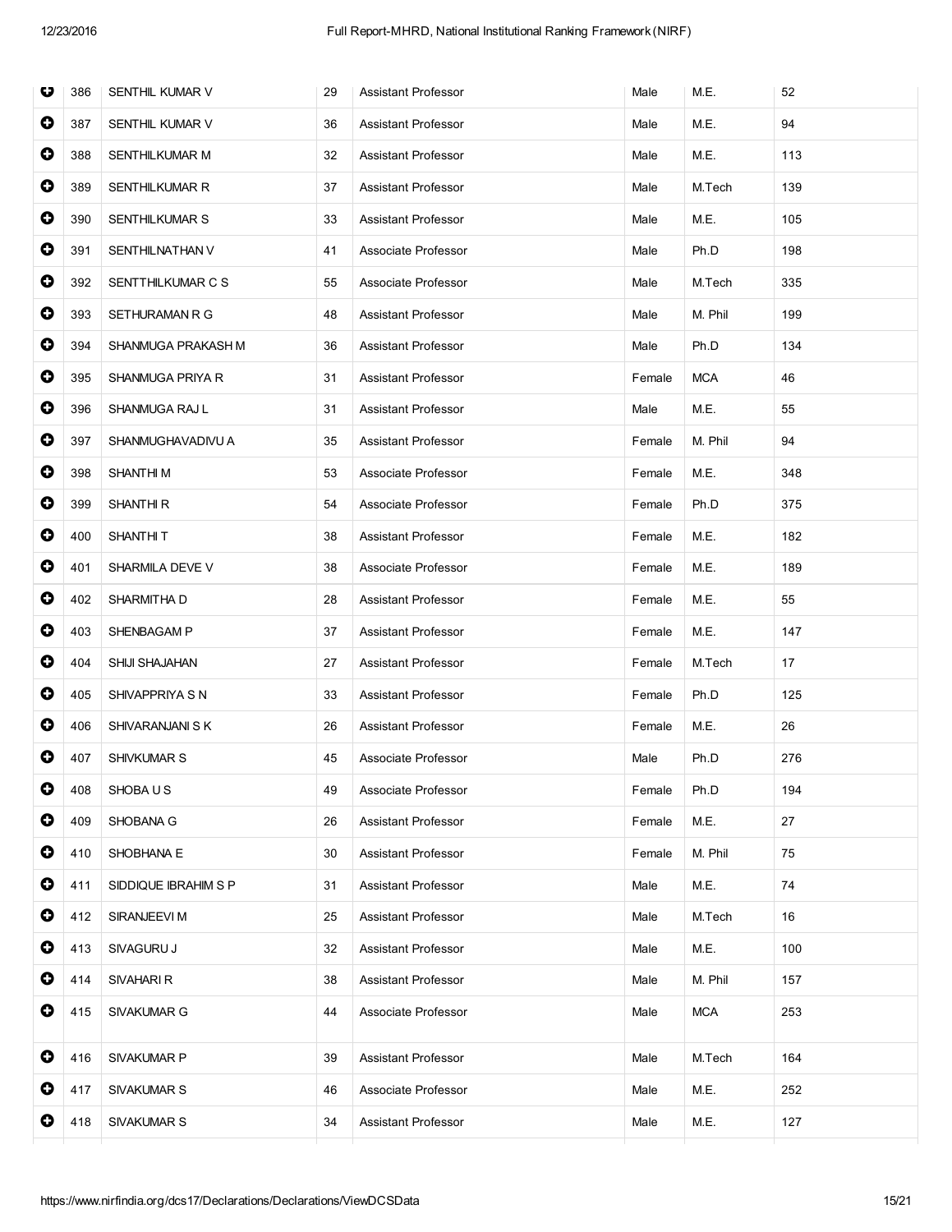| 0         | 419 | <b>SIVAKUMAR S</b>  | 42 | Assistant Professor        | Male   | M.E.       | 195 |
|-----------|-----|---------------------|----|----------------------------|--------|------------|-----|
| 0         | 420 | <b>SIVAMANI S</b>   | 38 | <b>Assistant Professor</b> | Male   | Ph.D       | 174 |
| 0         | 421 | SIVAN ARUL SELVAN K | 44 | Associate Professor        | Male   | M.E.       | 208 |
| $\bullet$ | 422 | <b>SIVANESAN M</b>  | 26 | Assistant Professor        | Male   | M.Tech     | 41  |
| $\bullet$ | 423 | SIVARAJASEKAR N     | 33 | <b>Assistant Professor</b> | Male   | Ph.D       | 113 |
| $\bullet$ | 424 | SIVARAMAN P         | 28 | Assistant Professor        | Male   | M.Tech     | 12  |
| 0         | 425 | SIVASAKTHI S        | 41 | Assistant Professor        | Female | M. Phil    | 209 |
| $\bullet$ | 426 | SREEJANA S          | 32 | Assistant Professor        | Female | Ph.D       | 111 |
| $\bullet$ | 427 | <b>SREELA B</b>     | 29 | Assistant Professor        | Female | Ph.D       | 50  |
| $\bullet$ | 428 | SRI SATHYA JAIRAM   | 35 | <b>Assistant Professor</b> | Female | M.E.       | 53  |
| $\bullet$ | 429 | SRIKALA J           | 42 | Assistant Professor        | Female | M. Phil    | 147 |
| 0         | 430 | SRINIVASAN J        | 55 | Professor                  | Male   | Ph.D       | 382 |
| $\bullet$ | 431 | SUBASH <sub>P</sub> | 27 | Assistant Professor        | Male   | M.Tech     | 12  |
| $\bullet$ | 432 | <b>SUBBIAH S</b>    | 32 | Assistant Professor        | Male   | M.E.       | 40  |
| $\bullet$ | 433 | SUBRAMANIAN M       | 45 | Assistant Professor        | Male   | M.E.       | 221 |
| $\bullet$ | 434 | <b>SUGANDHIK</b>    | 40 | Assistant Professor        | Female | Ph.D       | 162 |
| 0         | 435 | <b>SUGANTHIM</b>    | 32 | Assistant Professor        | Female | M.E.       | 68  |
| $\bullet$ | 436 | SUGANTHI N          | 42 | Associate Professor        | Female | Ph.D       | 210 |
| $\bullet$ | 437 | <b>SUGUNA M</b>     | 55 | Assistant Professor        | Female | M.E.       | 164 |
| $\bullet$ | 438 | SUKANYA DEVI R      | 38 | <b>Assistant Professor</b> | Female | M.Tech     | 40  |
| 0         | 439 | SUKUMAR T R         | 48 | Associate Professor        | Male   | M.E.       | 309 |
| 0         | 440 | <b>SUMATHIIR</b>    | 31 | Assistant Professor        | Female | M. Phil    | 92  |
| O         | 441 | <b>SUMATHIVP</b>    | 40 | <b>Assistant Professor</b> | Female | M.E.       | 173 |
| 0         | 442 | Sundararaman        | 58 | Other                      | Male   | <b>MBA</b> | 372 |
| 0         | 443 | <b>SUNDARESAN S</b> | 50 | <b>Assistant Professor</b> | Male   | M.Tech     | 243 |
| 0         | 444 | SURESH A            | 29 | Assistant Professor        | Male   | M.Tech     | 63  |
| 0         | 445 | SURESH J            | 31 | <b>Assistant Professor</b> | Male   | M.E.       | 12  |
| 0         | 446 | SURESH KUMAR R      | 33 | Assistant Professor        | Male   | M.E.       | 110 |
| $\bullet$ | 447 | SURESH <sub>S</sub> | 24 | Assistant Professor        | Male   | M.E.       | 4   |
| 0         | 448 | SURESH T            | 32 | <b>Assistant Professor</b> | Male   | M.E.       | 103 |
| 0         | 449 | SURESHKUMAR S       | 40 | Assistant Professor        | Male   | M. Phil    | 181 |
| 0         | 450 | SURYAPRAKASH S      | 27 | Assistant Professor        | Male   | M.E.       | 27  |
| 0         | 451 | SWAMINATHAN J N     | 29 | Assistant Professor        | Male   | M.Tech     | 64  |
|           |     |                     |    |                            |        |            |     |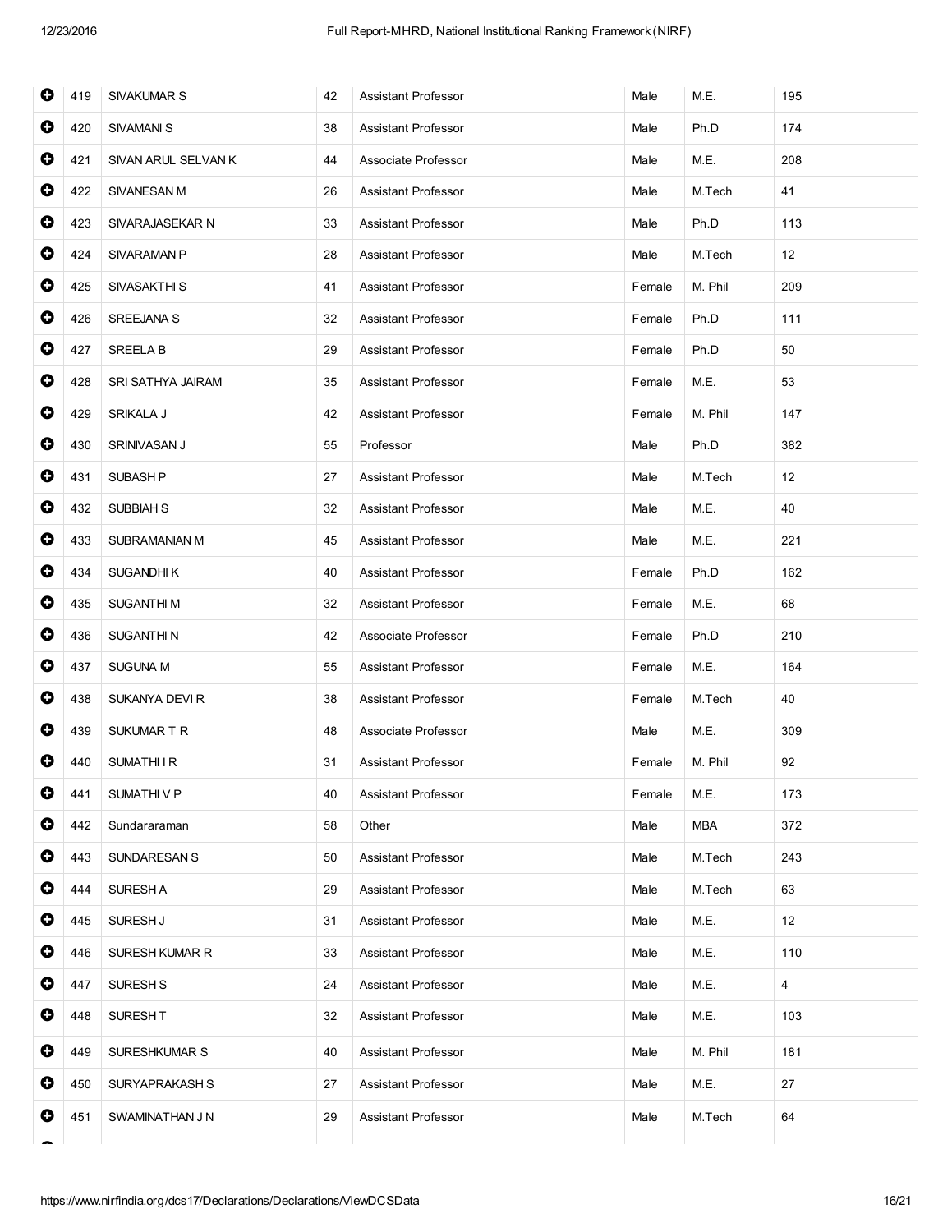| U         | 452 | <b>SWATHIL</b>            | 26 | Assistant Professor        | Female | M.E.    | 19  |
|-----------|-----|---------------------------|----|----------------------------|--------|---------|-----|
| $\bullet$ | 453 | SYED SHABUDEEN P S        | 54 | Professor                  | Male   | Ph.D    | 309 |
| $\bullet$ | 454 | SYEDALI FATHIMA S J       | 32 | <b>Assistant Professor</b> | Female | M.E.    | 100 |
| 0         | 455 | <b>THAMBIDURAI A</b>      | 28 | Assistant Professor        | Male   | M.Tech  | 61  |
| $\bullet$ | 456 | <b>THANGAMANIK</b>        | 57 | Professor                  | Male   | Ph.D    | 386 |
| 0         | 457 | <b>THANGASAMY S</b>       | 71 | Professor                  | Male   | Ph.D    | 530 |
| $\bullet$ | 458 | THANGESWARAN P            | 35 | <b>Assistant Professor</b> | Male   | M.Tech  | 123 |
| 0         | 459 | THARINI V P               | 27 | <b>Assistant Professor</b> | Female | M.E.    | 26  |
| 0         | 460 | <b>THENMOZHI G</b>        | 40 | Assistant Professor        | Female | M.E.    | 166 |
| $\bullet$ | 461 | <b>THILAGAM S</b>         | 34 | <b>Assistant Professor</b> | Female | M.E.    | 130 |
| 0         | 462 | THILAGAVATHI K            | 37 | <b>Assistant Professor</b> | Female | M.E.    | 176 |
| $\bullet$ | 463 | THILAGAVATHY K P          | 32 | <b>Assistant Professor</b> | Female | M. Phil | 94  |
| 0         | 464 | THIRUMALAIMUTHU KUMARAN M | 36 | Assistant Professor        | Male   | M.E.    | 123 |
| 0         | 465 | THIRUMOORTHI P            | 45 | Professor                  | Male   | Ph.D    | 272 |
| $\bullet$ | 466 | THIRUMURUGAN A            | 34 | Assistant Professor        | Male   | Ph.D    | 108 |
| $\bullet$ | 467 | THIRUMURUGAVEERAKUMAR S   | 38 | <b>Assistant Professor</b> | Male   | M.E.    | 147 |
| $\bullet$ | 468 | THIRUVAAZHI U             | 43 | <b>Assistant Professor</b> | Male   | M.E.    | 192 |
| 0         | 469 | Thiruvengadam S A         | 48 | Other                      | Male   | M.Tech  | 288 |
| $\bullet$ | 470 | <b>THYAGARAJAN K</b>      | 71 | Professor                  | Male   | M.Tech  | 517 |
| 0         | 471 | TISSAA TONY C             | 36 | <b>Assistant Professor</b> | Female | Ph.D    | 105 |
| 0         | 472 | <b>UDHAYA K</b>           | 24 | <b>Assistant Professor</b> | Female | M.E.    | 10  |
| 0         | 473 | UDHAYA SHANKAR C          | 36 | Associate Professor        | Male   | Ph.D    | 178 |
| 0         | 474 | <b>ULAGANATHAN K</b>      | 48 | Assistant Professor        | Male   | M.E.    | 280 |
| 0         | 475 | <b>UMA MAHESWARIS</b>     | 27 | Assistant Professor        | Female | M.E.    | 48  |
| $\bullet$ | 476 | <b>UMA MAHESWARI V</b>    | 29 | <b>Assistant Professor</b> | Female | M.E.    | 65  |
| 0         | 477 | <b>UMA S</b>              | 37 | <b>Assistant Professor</b> | Female | M.A     | 127 |
| $\bullet$ | 478 | <b>UMA S</b>              | 43 | Assistant Professor        | Female | Ph.D    | 202 |
| 0         | 479 | <b>UMAMAHESWARIS</b>      | 42 | Associate Professor        | Female | Ph.D    | 214 |
| 0         | 480 | UMESH M V                 | 50 | Associate Professor        | Male   | M.Tech  | 282 |
| 0         | 481 | V Kaarthiekheyan          | 48 | Associate Professor        | Male   | Ph.D    | 263 |
| 0         | 482 | V R Nedunchezhian         | 53 | Professor                  | Male   | Ph.D    | 369 |
| 0         | 483 | <b>VANATHID</b>           | 27 | Assistant Professor        | Female | M.E.    | 17  |
| 0         | 484 | <b>VANITHA V</b>          | 43 | Professor                  | Female | Ph.D    | 262 |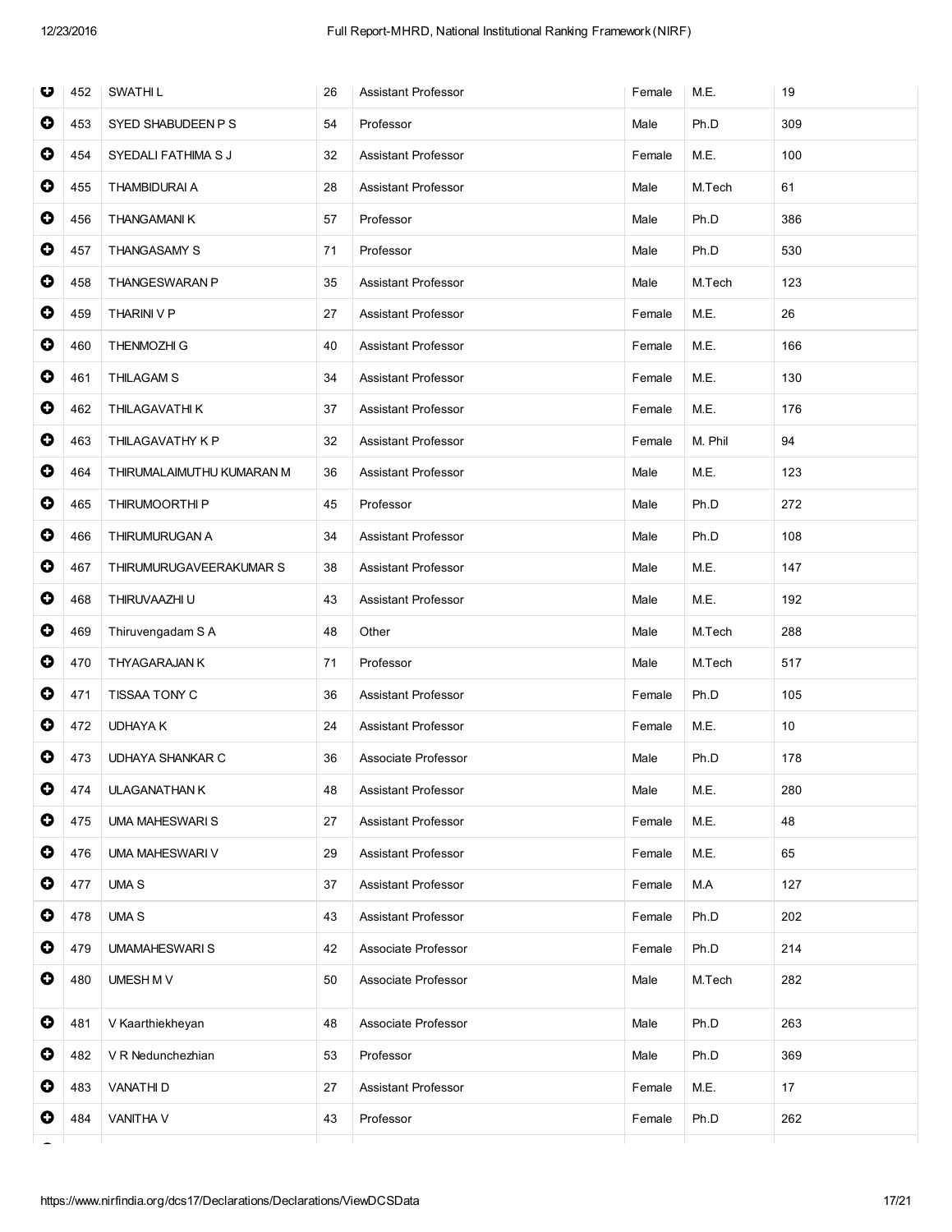| $\bullet$ | 485 | <b>VARADARAJU R</b>       | 55 | <b>Assistant Professor</b> | Male   | M.Tech  | 397 |
|-----------|-----|---------------------------|----|----------------------------|--------|---------|-----|
| $\bullet$ | 486 | VASANTHARAJ C             | 55 | Professor                  | Male   | M.Tech  | 385 |
| $\bullet$ | 487 | <b>VASUKI A</b>           | 48 | Professor                  | Female | Ph.D    | 298 |
| $\bullet$ | 488 | <b>VEENA ABIRAMI B</b>    | 38 | <b>Assistant Professor</b> | Female | M.E.    | 184 |
| $\bullet$ | 489 | VEERA BHUVANESHWARI V     | 31 | <b>Assistant Professor</b> | Female | M.Tech  | 48  |
| $\bullet$ | 490 | <b>VELMURUGAN C</b>       | 37 | Professor                  | Male   | Ph.D    | 170 |
| $\bullet$ | 491 | <b>VENKATESAN R</b>       | 45 | Professor                  | Male   | Ph.D    | 270 |
| $\bullet$ | 492 | <b>VIDYAVATHI R</b>       | 31 | <b>Assistant Professor</b> | Female | M. Phil | 109 |
| $\bullet$ | 493 | <b>VIGNESH DHANABALAN</b> | 27 | <b>Assistant Professor</b> | Male   | M.Tech  | 26  |
| 0         | 494 | VIJAY ANAND K             | 33 | <b>Assistant Professor</b> | Male   | M.E.    | 83  |
| 0         | 495 | VIJAY PRAKASH J           | 44 | Associate Professor        | Male   | Ph.D    | 241 |
| 0         | 496 | <b>VIJAYAKUMARI R</b>     | 49 | <b>Assistant Professor</b> | Female | M. Phil | 209 |
| $\bullet$ | 497 | <b>VIJAYANANDH R</b>      | 26 | Assistant Professor        | Male   | M.E.    | 38  |
| $\bullet$ | 498 | Vijayaraghavan R          | 69 | Other                      | Male   | M.Sc.   | 560 |
| $\bullet$ | 499 | <b>VIJETA IYER</b>        | 33 | Assistant Professor        | Female | Ph.D    | 113 |
| $\bullet$ | 500 | Vijila Kennedy            | 50 | Professor                  | Female | Ph.D    | 332 |
| 0         | 501 | <b>VIJILESH V</b>         | 41 | Associate Professor        | Male   | M.E.    | 204 |
| $\bullet$ | 502 | <b>VIJYAPRABHA V</b>      | 48 | Other                      | Female | M. Phil | 302 |
| $\bullet$ | 503 | VIMAL E A                 | 35 | <b>Assistant Professor</b> | Male   | M.E.    | 146 |
| $\bullet$ | 504 | VINAYAGA MOORTHI M A      | 36 | <b>Assistant Professor</b> | Male   | M.E.    | 157 |
| $\bullet$ | 505 | VINOHAR STEPHENRAPHEAL    | 41 | Associate Professor        | Male   | Ph.D    | 134 |
| $\bullet$ | 506 | <b>VISHNU A</b>           | 27 | Assistant Professor        | Male   | M.E.    | 49  |
| $\bullet$ | 507 | <b>VISWANATH J</b>        | 30 | Assistant Professor        | Male   | M.E.    | 50  |
| 0         | 508 | VISWANATHAN T             | 27 | Assistant Professor        | Male   | M.E.    | 15  |
| $\bullet$ | 509 | YAMUNATHANGAM D           | 27 | <b>Assistant Professor</b> | Female | M.E.    | 54  |

## Financial Resources: Utilised Amount for the Capital & Operational expenditure for previous 3 years

| Financial Year                                                                                       | $2015 - 16$                                                                 | 2014-15                                                                                       | 2013-14                                                                             |
|------------------------------------------------------------------------------------------------------|-----------------------------------------------------------------------------|-----------------------------------------------------------------------------------------------|-------------------------------------------------------------------------------------|
|                                                                                                      | Utilised Amount                                                             | <b>Utilised Amount</b>                                                                        | Utilised Amount                                                                     |
| Annual Capital Expenditure on Academic Activities and Resources (excluding expenditure on buildings) |                                                                             |                                                                                               |                                                                                     |
| Library                                                                                              | 2300494 (Rupees Twenty<br>three lakhs four hundred and<br>ninety four only) | 2799407 (Rupees Twenty<br>seven lakhs ninety nine<br>thousand four hundred and<br>seven only) | 1341509 (Rupees Thirteen<br>lakhs forty one thousand five<br>hundred and nine only) |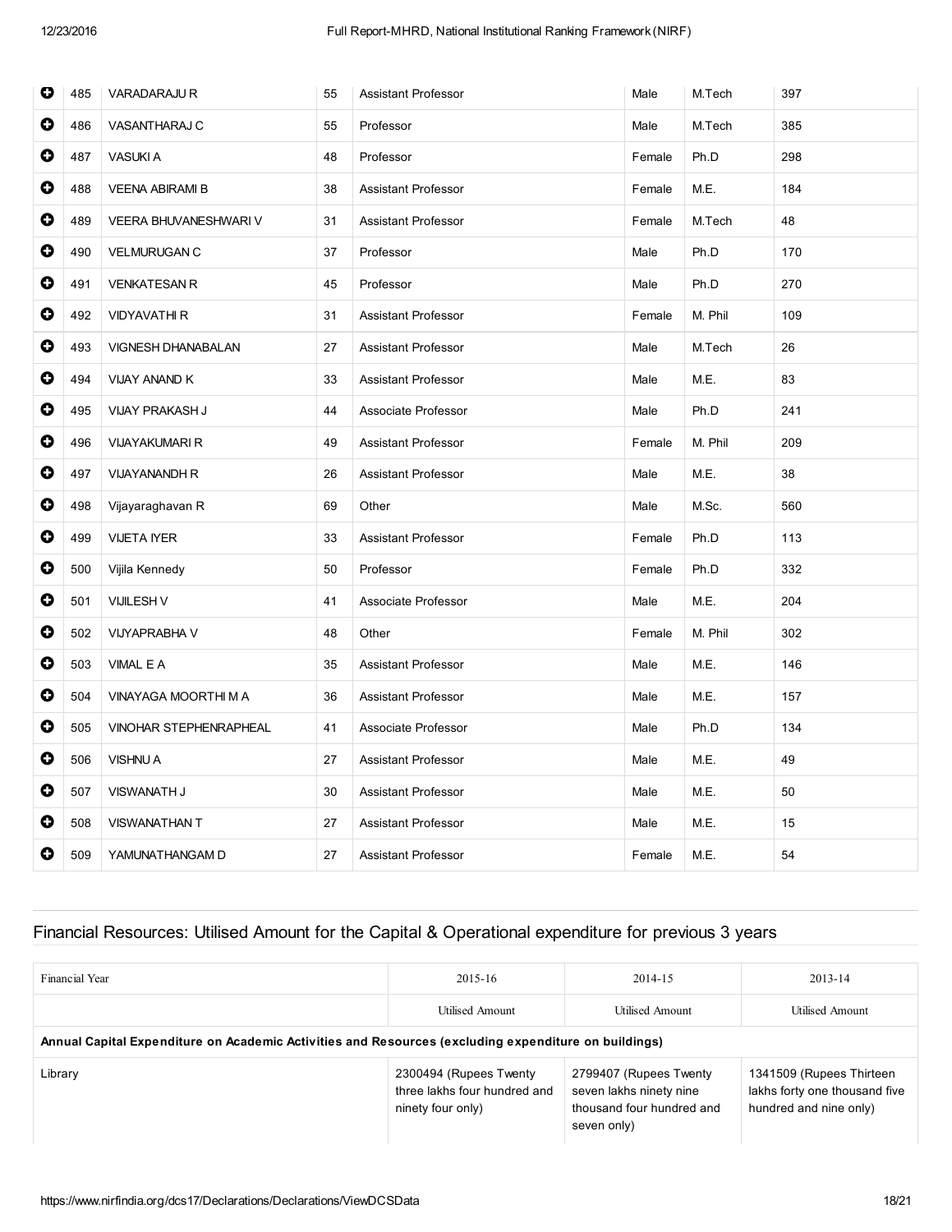$\overline{1}$ 

| New Equipment for Laboratories                                                                                                                                                      | 54160388 (Rupees Five                                                                             | 66355385 (Rupees Six crores                                                                               | 69974695 (Rupees Six crores                                                                             |
|-------------------------------------------------------------------------------------------------------------------------------------------------------------------------------------|---------------------------------------------------------------------------------------------------|-----------------------------------------------------------------------------------------------------------|---------------------------------------------------------------------------------------------------------|
|                                                                                                                                                                                     | crores forty one lakh sixty                                                                       | sixty three lakhs fifty five                                                                              | ninety nine lakhs seventy four                                                                          |
|                                                                                                                                                                                     | thousand three hundred and                                                                        | thousand three hundred and                                                                                | thousand six hundred and                                                                                |
|                                                                                                                                                                                     | eighty eight only)                                                                                | eighty five only)                                                                                         | ninety five only)                                                                                       |
| <b>Engineering Workshops</b>                                                                                                                                                        | 3822547 (Rupees Thirty eight)                                                                     | 2081966 (Rupees Twenty                                                                                    | 457936 (Rupees Four lakhs                                                                               |
|                                                                                                                                                                                     | lakhs twenty two thousand                                                                         | lakhs eighty one thousand                                                                                 | fifty seven thousand nine                                                                               |
|                                                                                                                                                                                     | five hundred and forty seven)                                                                     | nine hundred and sixty six)                                                                               | hundred and thirty six)                                                                                 |
| <b>Studios</b>                                                                                                                                                                      | 982000 (Rupees Nine lakhs                                                                         | 1871000 (Rupees Eighteen                                                                                  | 578000 (Rupees Five lakhs                                                                               |
|                                                                                                                                                                                     | eighty two thousand)                                                                              | lakhs seventy one thousand)                                                                               | seventy eight thousand)                                                                                 |
| Other suitably identified academic activities                                                                                                                                       | 5348535 (Rupees Fifty three<br>lakhs forty eight thousand five<br>hundred and thirty five)        | 0 (Zero)                                                                                                  | $0$ (Zero)                                                                                              |
| <b>Annual Operational Expenditure</b>                                                                                                                                               |                                                                                                   |                                                                                                           |                                                                                                         |
| Salaries (Teaching and Non Teaching staff)                                                                                                                                          | 261695378 (Rupees twenty                                                                          | 236846865 (Rupees Twenty                                                                                  | 200320675 (Rupees twenty                                                                                |
|                                                                                                                                                                                     | six crores sixteen lakhs ninety                                                                   | three crores sixty eight lakhs                                                                            | crores three lakhs twenty                                                                               |
|                                                                                                                                                                                     | five thousand three hundred                                                                       | forty six thousand eight                                                                                  | thousand six hundred and                                                                                |
|                                                                                                                                                                                     | and seventy eight only)                                                                           | hundred and sixty five only)                                                                              | seventy five only)                                                                                      |
| Maintenance of Academic Infrastructure or consumables, other<br>running expenditures, Seminars/Conferences/Workshops etc.<br>(excluding maintenance of hostels and allied services) | 180863072 (Rupees<br>Eighteen crores eight lakhs<br>sixty three thousand and<br>seventy two only) | 164020334 (Rupees sixteen<br>crores forty lakhs twenty<br>thousand three hundred and<br>thrity four only) | 126601596 (Rupees Twelve<br>crores sixty six lakhs one<br>thousand five hundred and<br>ninety six only) |

### Women Diversity

No. of women members in senior administrative positions, such as Head of Departments, Dean or Institute Heads in previous academic year (2015-16): 15

### IPR

| Calendar Year            | 2015 | 2014 | 2013 |
|--------------------------|------|------|------|
| No. of Patents Filed     | 10   | 6    |      |
| No. of Patents Published | đ    | 3    |      |
| No. of Patents Granted   | v    | 0    |      |
| No. of Patents Licensed  | υ    | O    | C    |

#### Did your institution transferred atleast one technology in the previous three years?:  $\sqrt{\text{No}}$

| Financial Year                          | 2015-16 | 2014-15 | 2013-14 |
|-----------------------------------------|---------|---------|---------|
| Earning From Patents (Amount in Rupees) |         |         | 0       |
| Enter Amount in Words                   | Zero    | Zero    | Zero    |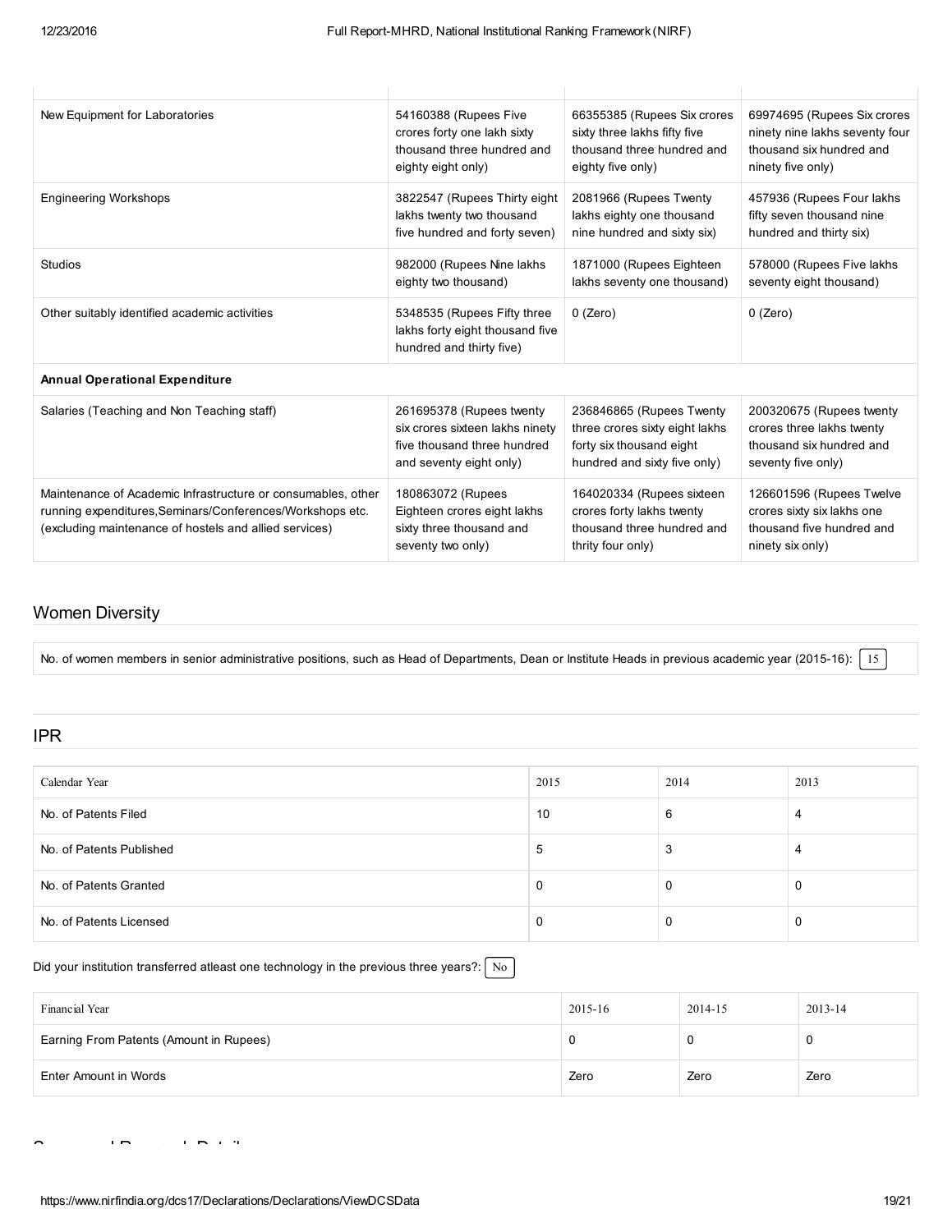#### Sponsored Research Details

| Financial Year                                     | 2015-16                                                                     | 2014-15                                             | 2013-14                                                              |
|----------------------------------------------------|-----------------------------------------------------------------------------|-----------------------------------------------------|----------------------------------------------------------------------|
| Total no. of Sponsored<br>Projects                 | 17                                                                          | 17                                                  | 19                                                                   |
| Total no. of Funding<br>Agencies                   | 8                                                                           | 10                                                  | 14                                                                   |
| <b>Total Amount Received</b><br>(Amount in Rupees) | 5528150                                                                     | 2259000                                             | 5878500                                                              |
| Amount Received in Words                           | Rupees fifty five lakhs twenty eight thousand<br>one hundred and fifty only | Rupees twenty two lakhs fifty<br>nine thousand only | Rupees fifty eight lakhs seventy eight<br>thousand five hundred only |

## Consultancy Project Details

| Financial Year                                     | 2015-16                                                    | 2014-15                                                                          | $2013 - 14$                                                           |
|----------------------------------------------------|------------------------------------------------------------|----------------------------------------------------------------------------------|-----------------------------------------------------------------------|
| Total no. of Consultancy<br>Projects               | 228                                                        | 177                                                                              | 224                                                                   |
| Total no. of Client<br>Organizations               | 181                                                        | 136                                                                              | 147                                                                   |
| <b>Total Amount Received</b><br>(Amount in Rupees) | 5661013                                                    | 2319722                                                                          | 1762366                                                               |
| Amount Received in<br>Words                        | Rupees fifty six lakhs sixty one<br>thousand thirteen only | Rupees twenty three lakhs nineteen thousand<br>seven hundred and twenty two only | Rupees seveen lakhs sixty two thousand<br>three hundred and sixty six |

### Executive Development Program

| Financial Year                                     | $2015 - 16$                                                                             | 2014-15                                                               | $2013-$<br>14 |
|----------------------------------------------------|-----------------------------------------------------------------------------------------|-----------------------------------------------------------------------|---------------|
| Total no. of Executive<br>Development Programs     |                                                                                         | 2                                                                     |               |
| Total no. of Participants                          | 18                                                                                      | 30                                                                    | 17            |
| <b>Total Annual Earnings (Amount</b><br>in Rupees) | 11124471                                                                                | 4270260                                                               | $\Omega$      |
| <b>Total Annual Earnings in Words</b>              | Rupees One crore eleven lakhs twenty four thousand four<br>hundred and seventy one only | Rupees Forty two lakhs seventy thousand two<br>hundred and sixty only | Zero          |

### Facilities for PCS: Facilities of physically challenged students

1. Do your institution buildings have Lifts/Ramps?

buildings